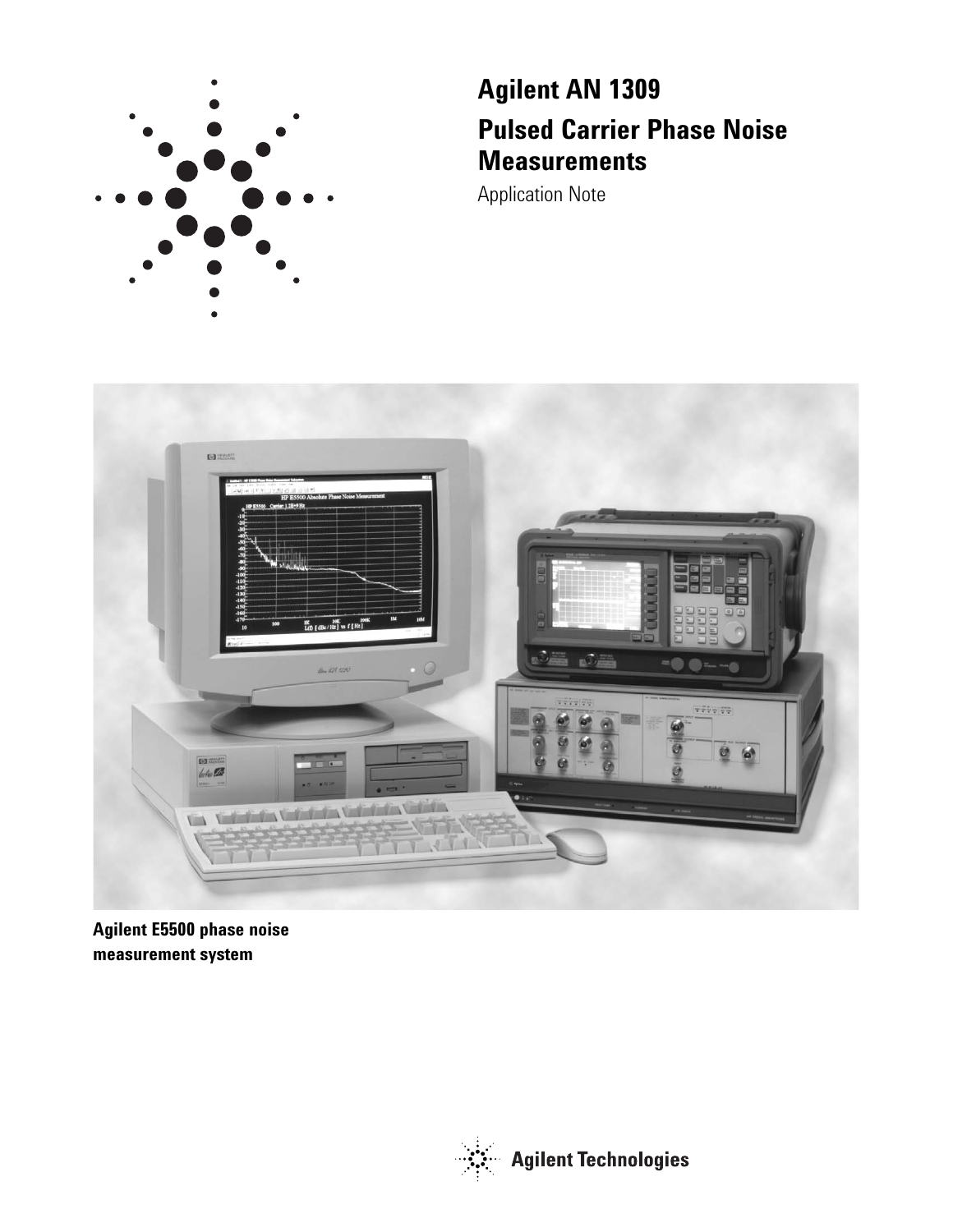# **Table of Contents**

- **3 Chapter 1 Introduction**
- **4 Chapter 2 Fundamentals of Pulsed Carriers** Time Domain Representation Frequency Domain Representation

#### **10 Chapter 3**

**How Pulse Modulation Affects the SSB Phase Noise of a CW Carrier** Convolution of CW Carrier Spectra and Pulsed Waveform Spectra Noise Aliasing With Pulse Modulation Mathematical Equation for a Pulsed RF Carrier Decrease in Carrier Power Decrease in Pulsed Carrier Spectral Power

**16 Chapter 4** 

**How Pulsing the Carrier Affects the Phase Detector Measurement Technique** System Noise Floor Measurement Offset Range Mixer dc Offset Recommended Hardware Configurations LO AM Noise Suppression Phase Transients PRF Feedthrough Minimum Duty Cycle Summary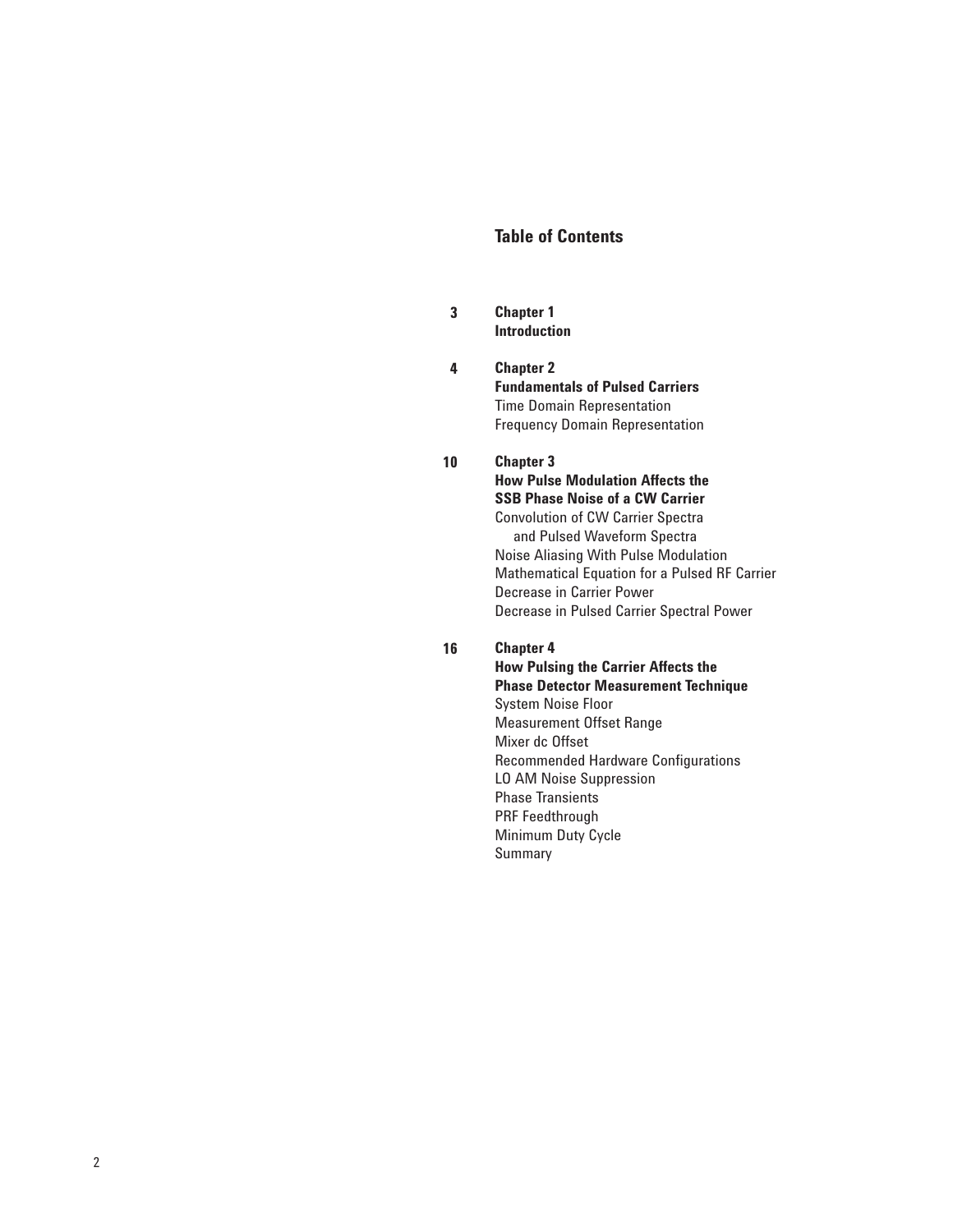# **Chapter 1**

### **Introduction**

Advances in RF and microwave communication technology have extended system performance to levels previously unattainable. Design emphasis on sensitivity and selectivity have resulted in dramatic improvements in those areas. However, as factors previously limiting system performance have been overcome, new limitations arise and certain parameters take on increased importance. One of these parameters is the phase noise of signal sources used in pulsed RF and microwave systems.

In pulsed radar systems, for example, the phase noise of the receiver local oscillator sets the minimum signal level that must be returned from a target in order to be detectable. In this case, phase noise affects the selectivity of the radar receiver which in turn determines the effective range of the overall system.

Since the overall dynamic range of the radar system is influenced by the noise of the transmitted signal, it is not only important to know the

absolute noise of individual oscillators but to know the residual or additive noise of signal processing devices like power amplifiers and pulse modulators. Because the final signal in most radar systems is pulsed, making absolute phase noise measurements on the pulsed carrier is essential to determining the overall performance of the system.

This application note discusses basic fundamentals for making pulsed carrier phase noise measurements.

The assumption is made that the reader is familiar with the basic concepts of phase noise and CW phase noise measurement techniques.

Chapter 2 reviews the fundamentals of pulsed carriers in the frequency and time domains. The majority of terms used in succeeding chapters are defined throughout Chapter 2. Chapter 3 discusses how the single sideband phase noise of a CW carrier is affected by the pulse modulation process. Chapter 4 discusses the effects a pulsed RF carrier has on the performance of a phase detector based measurement.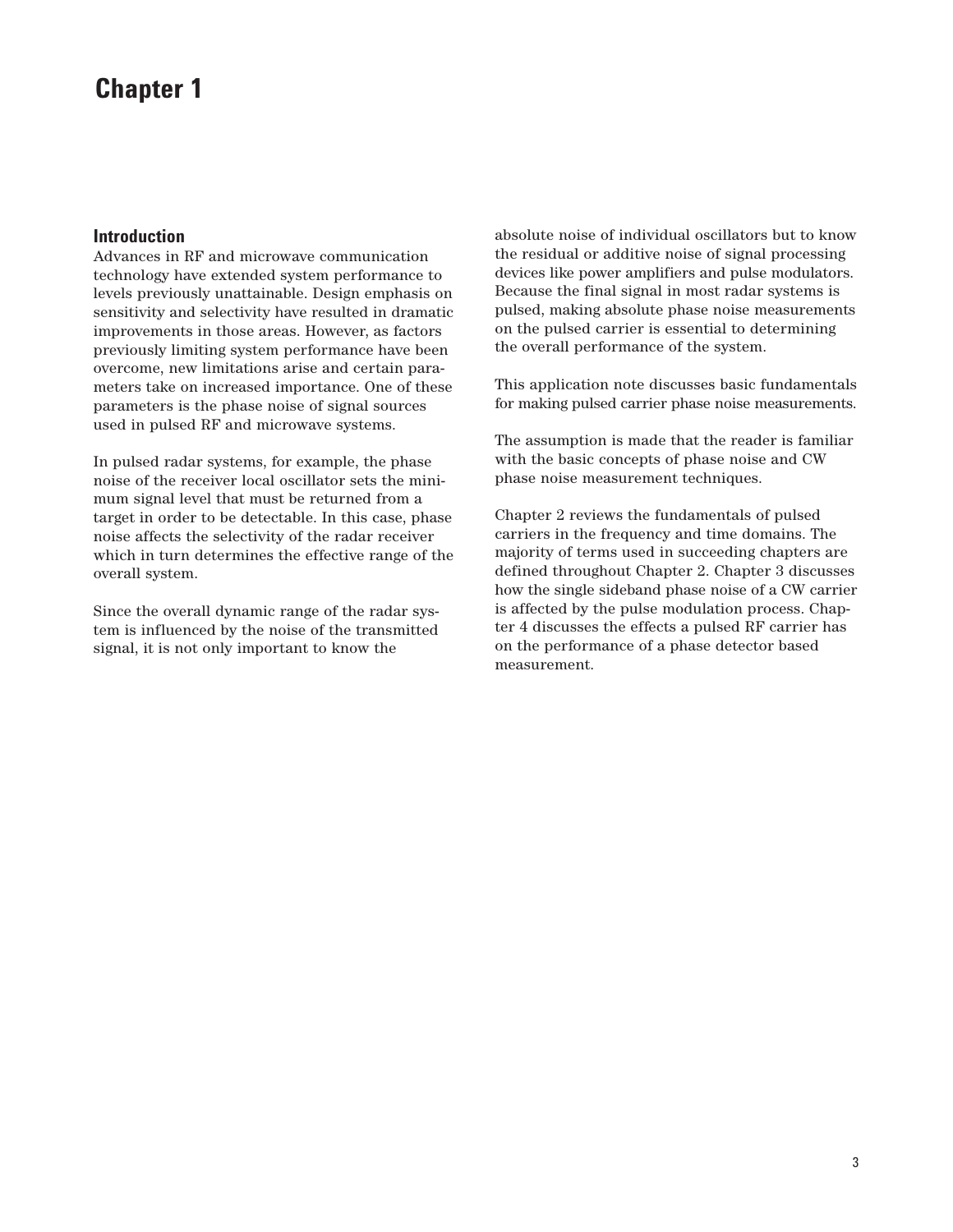### **Fundamentals of Pulsed Carriers**

The formation of a square wave from a fundamental sine wave and its odd harmonics is a good way to begin a discussion of pulsed carriers and their representation in the time and frequency domains.

You might recall having plotted a sine wave and its odd harmonics on a sheet of graph paper, then adding up all the instantaneous values. If there were enough harmonics plotted at their correct amplitudes and phases, the resultant waveform would begin to approach a square wave. The fundamental frequency determined the square wave rate, and the amplitudes of the harmonics varied inversely to their number.

A rectangular wave is merely an extension of this principle. In fact, to produce a rectangular wave, the phases must be such that all the harmonics go through a positive or negative maximum at the same time as the fundamental. Theoretically, to produce a perfectly rectangular wave, an infinite number of harmonics would be required. Actually,

the amplitudes of the higher order harmonics are relatively small, so reasonably shaped rectangular waves can be produced with a limited number of harmonics. By changing the relative amplitudes and phases of the harmonics, both odd and even, an infinite number of waveshapes can be plotted.

To create a train of pulses (i.e., a waveform whose amplitude alternates between zero and one) with a series of sine waves, a dc component must be added. Its value equals the amplitude of the negative loops of the rectangular wave with the sign reversed.

Consider a perfect rectangular pulse train as shown in Figure 1a, perfect in the sense that the rise time is zero and there is no overshoot or other aberrations. This pulse is shown in the time domain and if we wish to examine it in the frequency domain it must be broken down into its individual frequency components. Figure 1b superimposes the fundamental and its second harmonic plus a constant voltage to show how the pulse begins to take shape as more harmonics are plotted.



**Figure 1a. Periodic rectangular pulse train**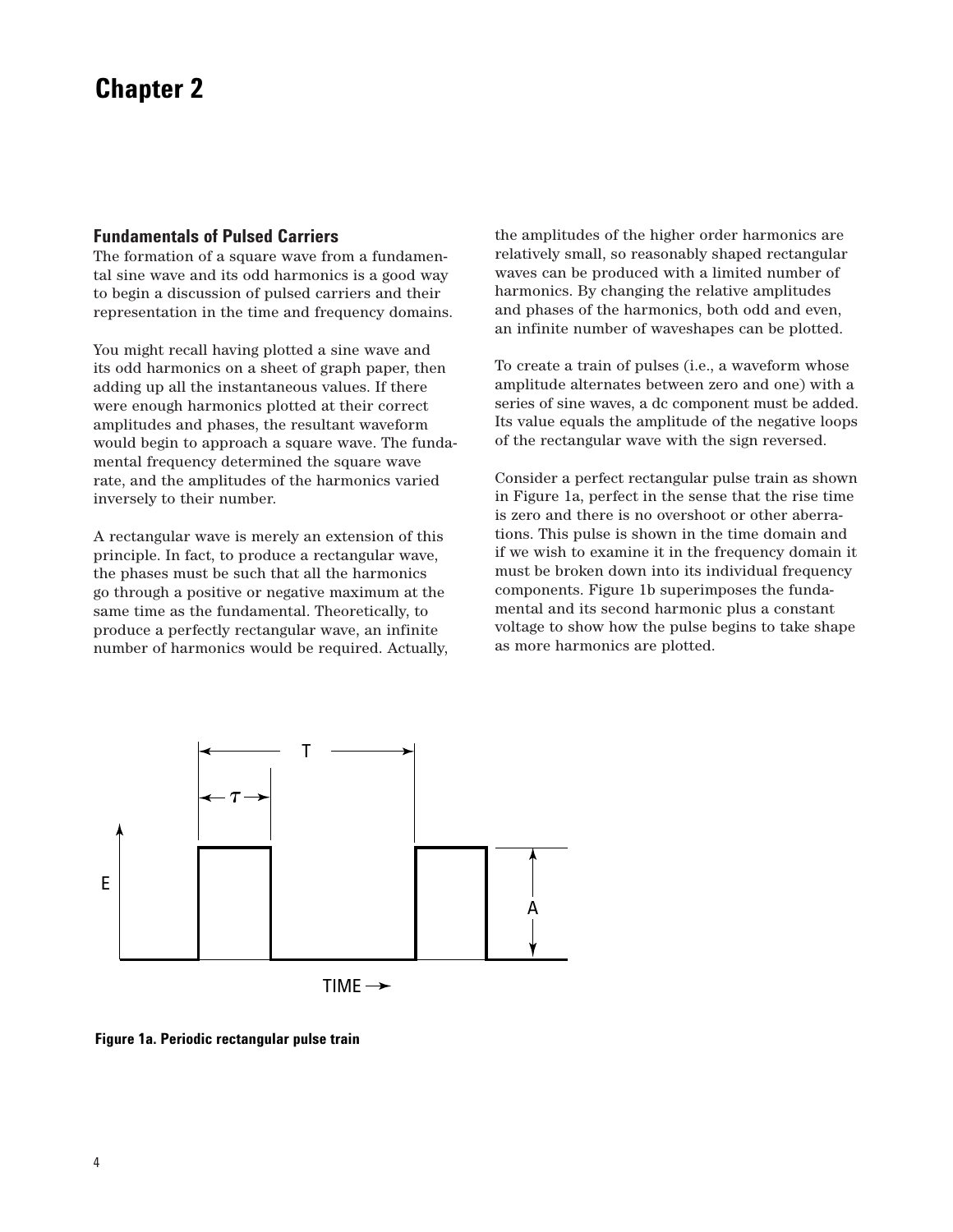A spectrum analyzer would in effect "unplot" these waveforms and present the fundamental and each harmonic in the frequency domain.

A frequency domain plot of this waveform would be as shown in Figure 2. This is an amplitude versus frequency plot of the individual waves which would have to be added together to produce the waveform. Since all the waves are integer multiples of the fundamental (PRF), the spacing between lines is equal

to the PRF. The envelope of this plot follows a sinX/X function with the spectral line frequencies a f<sub>LINE</sub> = n X 1/T, for  $n = 1,2,3...$  Note that the nulls occur at integer multiples of the reciprocal of the pulse width.

Before proceeding on to a discussion of modulating a CW RF carrier with a pulsed waveform, let's define the terms used to represent the characteristics of a pulsed waveform.



**Figure 1b. Addition of a fundamental cosine wave and its harmonics to form rectangular pulses**



**Figure 3. Basic characteristics of a pulsed waveform**



**Figure 2. Spectrum of a perfectly rectangular pulse. Amplitudes and phases of an infinite number of harmonics are plotted resulting in a smooth envelope as shown.**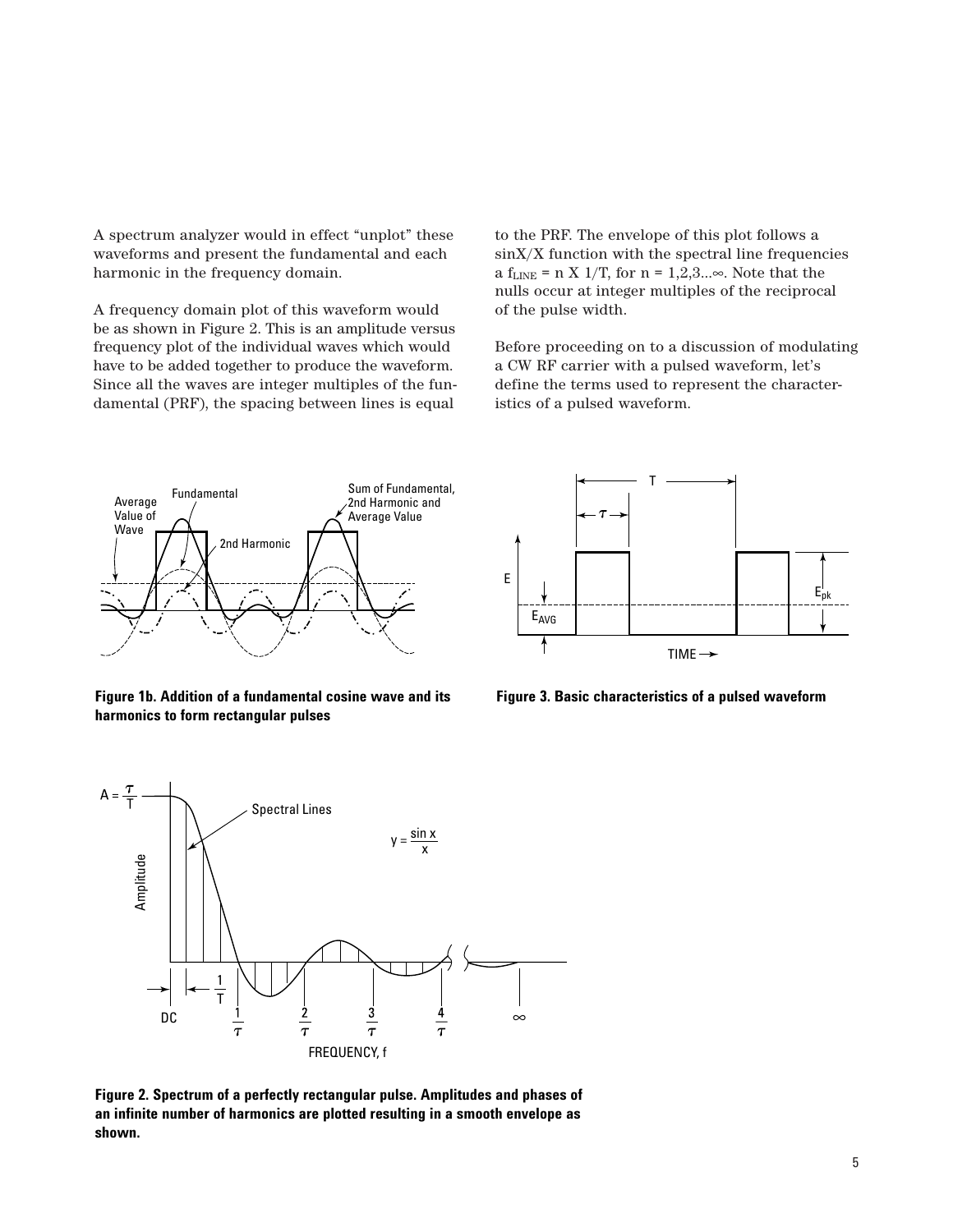- $\tau$ Pulse width: Refers to the period of time during which the pulse is on, usually represented by the greek letter tau  $(\tau)$ .
- $\mathsf T$ Period: Refers to the time elapsed between the beginning of one pulse and the start of the next pulse (i.e., the time required to complete one cycle).
- $E_{PK}$ Peak amplitude: Refers to the peak voltage level of each individual pulse.
- Average amplitude: Refers to the average, or dc,  $E_{AVG}$ value of the pulsed waveform.

$$
E_{AVG} = E_{PK} \times \frac{\tau}{T}
$$

PRF Pulse repetition frequency: Refers to the frequency at which the pulses are repeated, the number of pulses per second.

$$
PRF = \frac{1}{T}
$$

Duty Cycle Refers to the ratio of the pulse width to the pulse period. It represents the fraction of the time the pulse is on during one complete cycle.

$$
Duty Cycle = \frac{\tau}{T}
$$

Referring to Figure 3: With this background we can now apply the pulsed waveform as amplitude modulation to a continuous wave RF carrier. A pulsed carrier is typically a continuous wave carrier whose amplitude is modulated by a rectangular pulse train having a relative amplitude of one during each pulse and zero during the period between pulses. Pulsed carriers can also be generated by pulsing a frequency generating device, such as an oscillator, on and off. One of the fundamental differences between these two methods is that an amplitude modulated CW carrier is phase continuous from pulse to pulse, whereas the phase of a frequency generating device, which is pulsed on and off, is random. Most measurement systems, using the phase detector technique, can only measure the phase noise of phase continuous signals. The phase detector technique requires that the two input signals be at quadrature (i.e., 90 degrees out of phase). If quadrature is lost, the system will terminate the measurement. Quadrature cannot be maintained if the phase from pulse to pulse is random.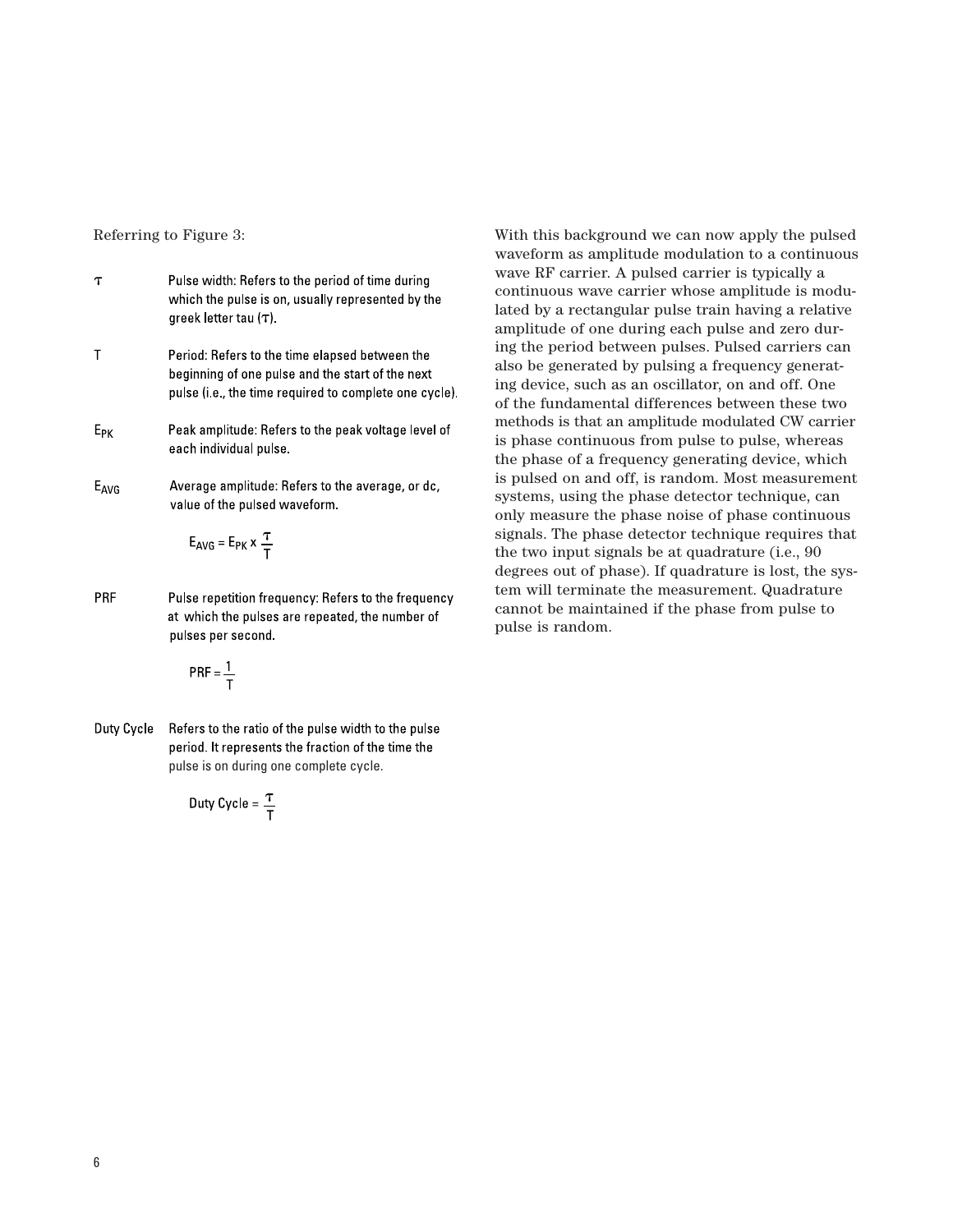From single tone AM modulation theory we know that sidebands will be produced above and below the carrier frequency. The concept is the same for a rectangular pulse train, except that the rectangular pulse train is made up of many tones, which produce multiple sidebands commonly referred to as spectral lines in the frequency domain. In fact, there will be twice as many sidebands or spectral lines as there are harmonics contained in the modulating pulse.

Figure 4 shows the spectral plot resulting from amplitude modulating a CW carrier with a rectangular pulse train. The individual lines represent the modulation products (upper and lower sidebands) of the CW carrier and the rectangular pulse train (fundamental and harmonics of the PRF). The spectral lines will be spaced in frequency by the fundamental frequency of the PRF.

The spectral line frequencies can be expressed as:

$$
F_L = F_C \pm (n \times PRF)
$$

where  $F_c$  = carrier frequency PRF = pulse repetition frequency  $n = 0, 1, 2, 3, ...$ 

The "mainlobe" in the center and the "sidelobes" are shown as groups of spectral lines extending above and below the baseline. For perfectly rectangular pulses and other functions whose derivatives are discontinuous at some point, the number of sidelobes is infinite.

The mainlobe contains the carrier frequency represented by the largest spectral line in the center. Amplitude of the spectral lines forming the lobes varies as a function of frequency according to the expression

$$
\frac{\sin \omega \frac{1}{2}}{\omega \frac{\tau}{2}}
$$

for a perfectly rectangular pulse.



**Figure 4. Resultant spectrum of a carrier amplitude modulated with a rectangular pulse**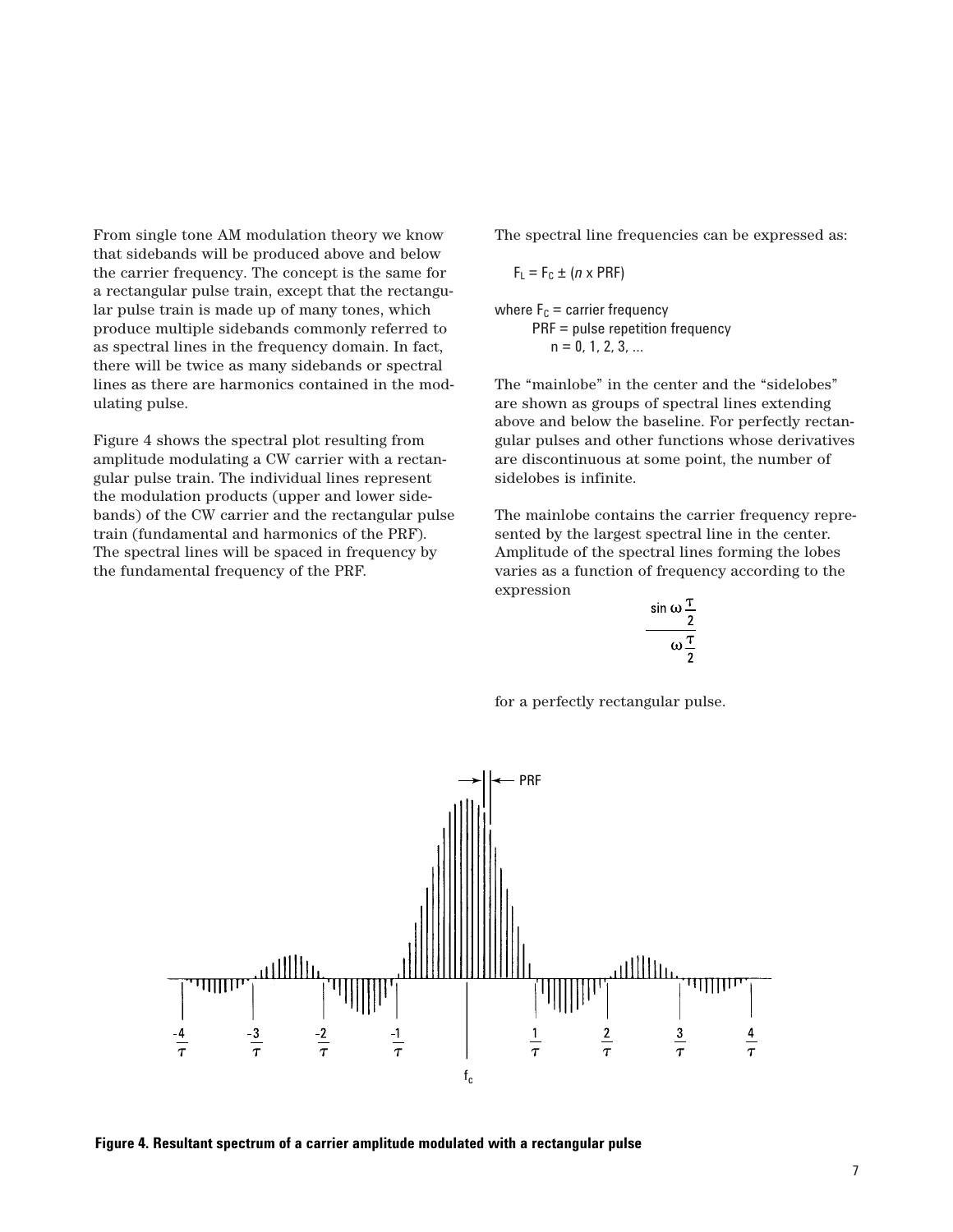For a given carrier frequency, the points where these lines go through zero amplitude are determined by the modulating pulse width only. As pulse width becomes shorter, minima of the envelope become further removed in frequency from the carrier, and the lobes become wider. The sidelobe widths in frequency are related to the modulating pulse width by the expression  $f = 1/\tau$ . Since the mainlobe contains the origin of the spectrum (the carrier frequency), the upper and lower sidebands extending from this point form a main lobe  $2/\tau$  wide. Remember, however, that the total number of sidelobes remains constant so long as the pulse quality, or shape, is unchanged and only its repetition rate is varied. Figure 5 compares the



**Figure 5a. Narrow pulse width causes wide spectrum lobes; high PRF results in low spectral line density.**



**Figure 5c. PRF lower than in Figure 5a results in higher spectral density. Lobe width is the same as Figure 5a since pulse widths are identical.**

spectral plots for two pulse widths, each at two repetition rates with carrier frequency held constant.

Notice in the drawings how the spectral lines extend below the baseline as well as above. This corresponds to the harmonics in the modulating pulse, having a phase relationship of 180 degrees with respect to the fundamentals of the modulating waveform. If these pulses were viewed using a spectrum analyzer, since a spectrum analyzer can only detect amplitudes and not phase, it would invert the negative-going lines and display all amplitudes above the baseline.



**Figure 5b. Wider pulse than in Figure 5a causes narrower lobes, but line density remains constant since PRF is unchanged.**



**Figure 5d. Spectral density and PRF is unchanged from Figure 5c but lobe widths are reduced by wider pulse.**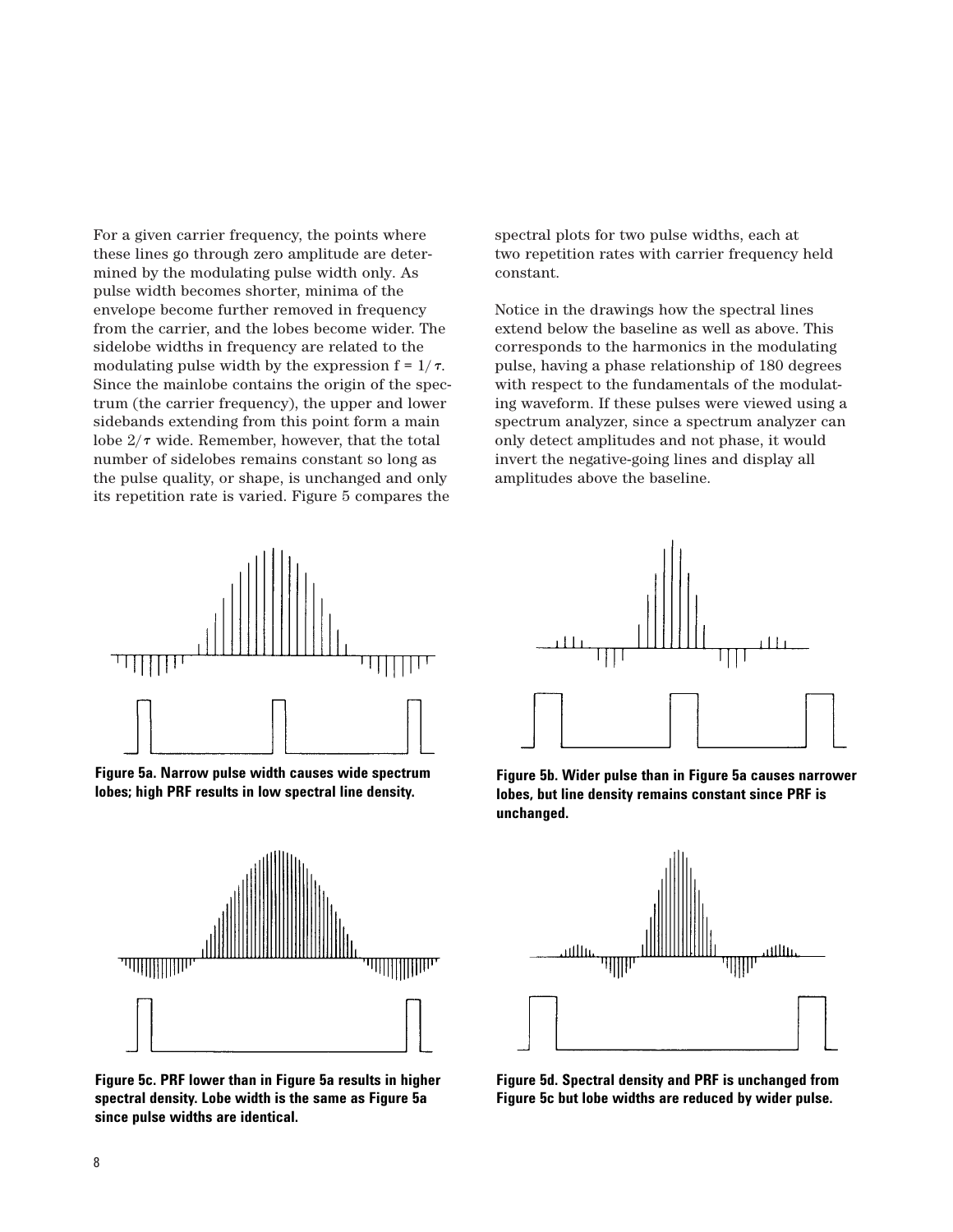Before proceeding to a discussion of how the single sideband phase noise of a CW carrier is affected by the pulse modulation process, let's define the terms used to represent the characteristics of a pulsed carrier.



**Figure 6. Basic characteristics of a pulsed carrier**

Referring to Figure 6:

- $\operatorname{\sf fc}$ Carrier frequency: Refers to the frequency of the unmodulated CW signal contained within the pulse envelope.
- $\boldsymbol{\tau}$ Pulse width: Refers to the duration of the pulses. It is usually represented by the lower case greek letter tau  $(\tau)$
- TPulse period: Refers to the time elapsed between the beginning of one pulse and the start of the next pulse.
- PRF Pulse repetition frequency: Refers to the frequency at which the pulses are transmitted the number of pulses per second.

$$
PRF = \frac{1}{T}
$$

Duty cycle Refers to the ratio of the pulse width  $(\tau)$  to the pulse period (T). It represents the fraction of time the pulse is on during one complete pulse period.

$$
Duty Cycle = \frac{\tau}{\tau}
$$

- $P_{PK}$ Peak power: Refers to the power of the individual pulses. If the power level is constant from the beginning to the end of each pulse, peak power is simply the peak power of the unmodulated CW signal.
- $P_{AVG}$ Average power: Refers to the peak power of the pulse averaged over the pulse period T. If the pulses are rectangular, the average power equals the peak power times the ratio of the pulse width T to the pulse period T.

$$
P_{AVG} = P_{PK} \times \frac{\tau}{T}
$$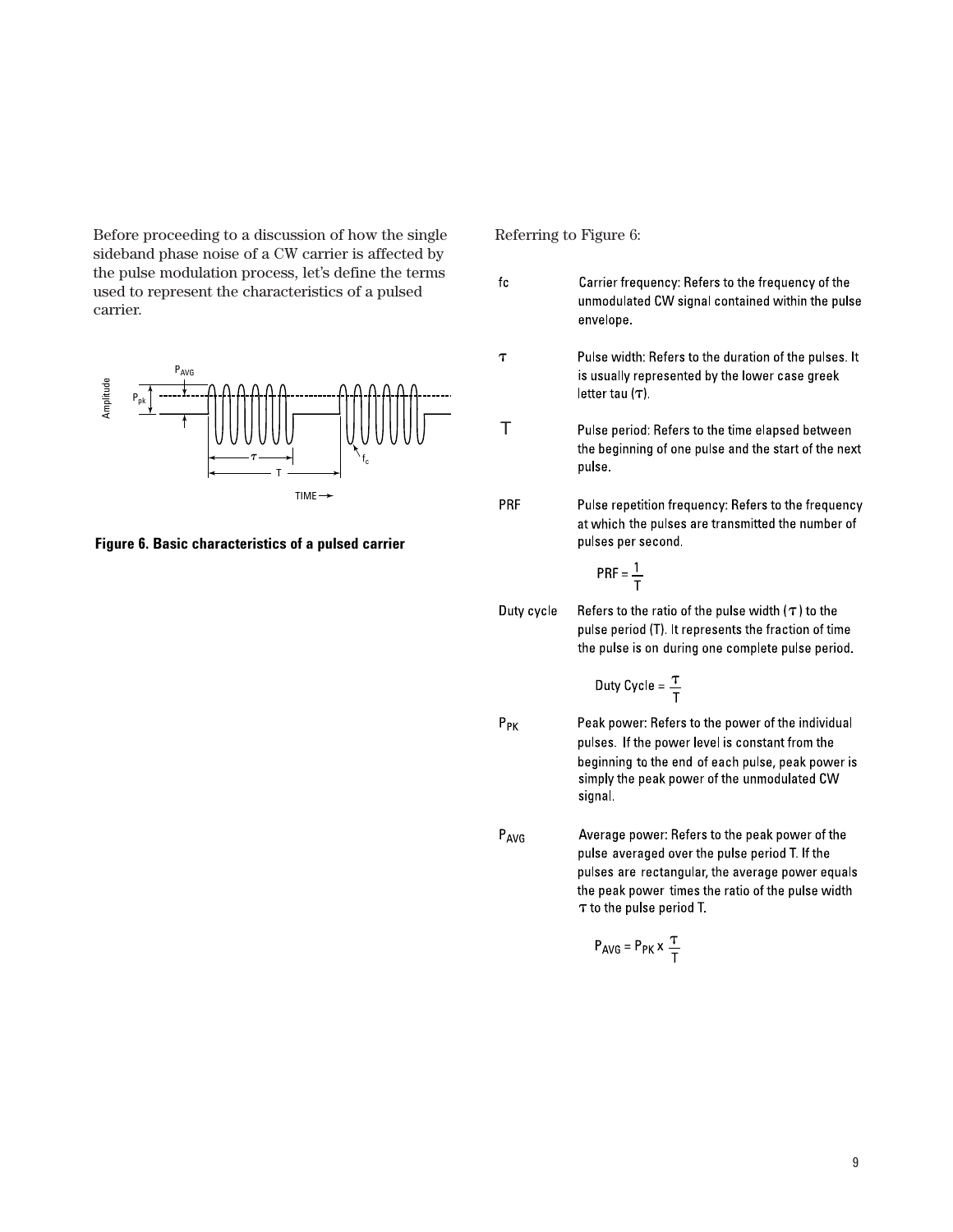# **Chapter 3**

# **How Pulse Modulation Affects the SSB Phase Noise of a CW Carrier**

Having defined the basic characteristics of pulsed waveforms and pulsed carriers in Chapter 2, we will now focus our attention on how pulse modulation affects the distribution of the SSB phase noise of a CW carrier.

As defined in Chapter 2, a pulsed carrier is actually a continuous wave carrier whose amplitude is modulated by a rectangular pulse train having a relative amplitude of one during each pulse and zero. From modulation theory we know that any wave whose amplitude is modulated has two sidebands, an upper sideband and a lower sideband. Modulation theory also tells us that a portion of the total energy of the wave is contained in those sidebands. So one way of examining how the energy of a pulsed carrier is distributed is to look in the frequency domain at the sidebands produced when a CW carrier is pulse modulated.

Referring to Figure 7, amplitude modulation can be expressed in the time domain as the result of multiplying the CW carrier by a rectangular pulse train. Multiplication in the time domain is analogous to the convolution of the pulsed waveform spectra and the CW carrier spectra in the frequency domain, as shown in Figure 8.







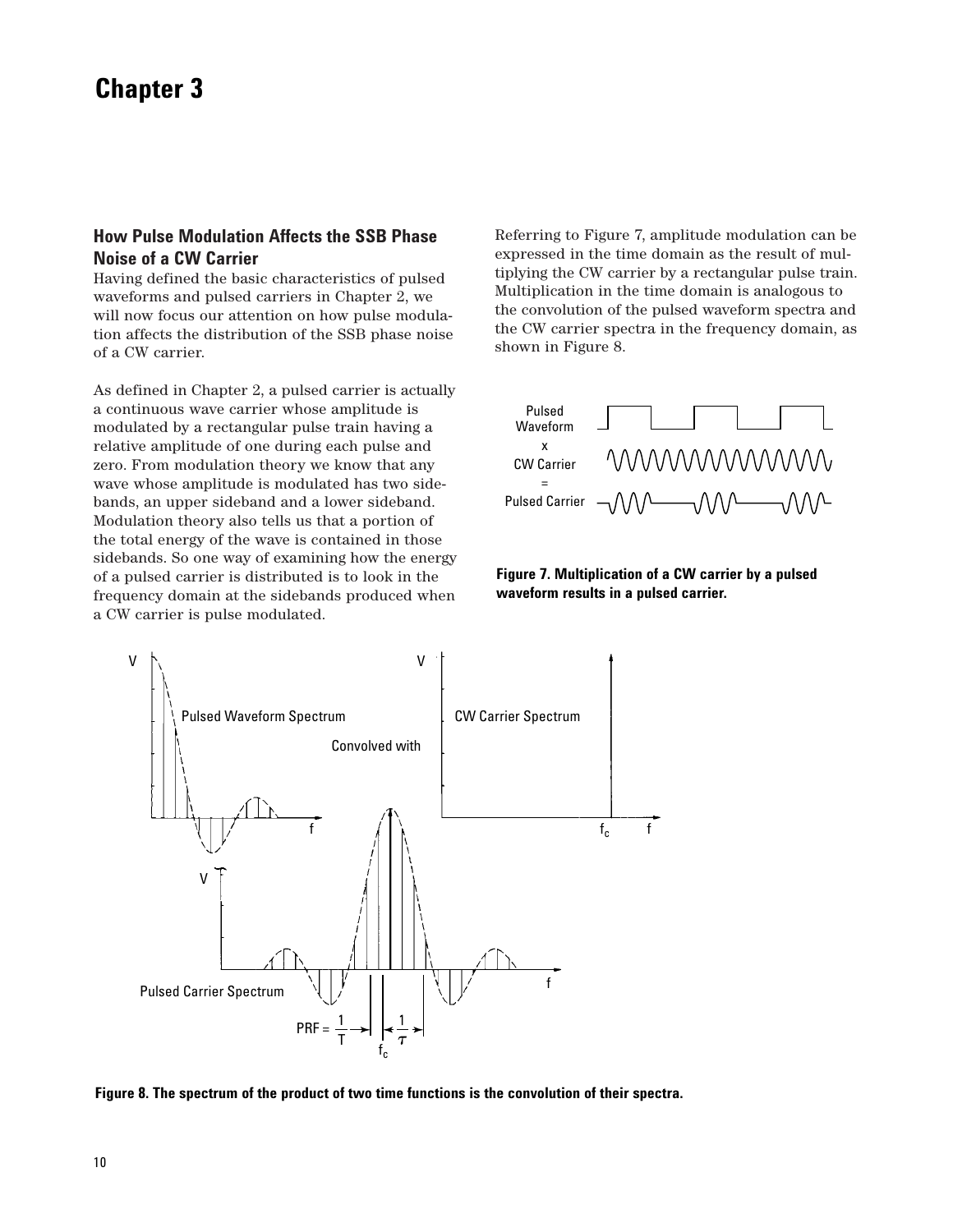When the CW carrier is amplitude modulated by the pulsed waveform, as illustrated in Figure 8, the sine wave represented by each spectral line in the pulsed waveform spectrum produces two sidebands, an upper sideband and a lower sideband. The fundamental produces sidebands at  $f_r$  (pulse repetition frequency) hertz above and below the CW carrier.

The second harmonic produces sidebands at  $2f_r$ above and below the CW carrier. The zero frequency line produces an output at the carrier frequency. The convolution of the individual spectra produces all possible sums and differences of the CW carrier and all of the harmonic components contained in the modulating pulse.

If a single-sided spurious response is added to the CW carrier and pulse modulated, as illustrated in Figure 9, the spectrum of the pulsed waveform is convolved with both the CW carrier and the singlesided spur. The resultant spectrum is the sum of the individual spectra.

Figure 9 shows the spectrum which results from the convolution of the CW carrier with single-sided spur spectra and the pulsed waveform spectra. This example demonstrates two very important characteristics of the pulse modulation process:

1) The modulation process "aliased" a spur onto each of the PRF lines in the resultant pulsed carrier spectrum. The aliased spur is a sum or difference product of the spur and the pulsed wave-form spectra weighted by the sinX/X function.

2) No matter how great the offset between the CW carrier and the spur, an alias of the spur will appear within an offset of ±PRF/2 of the central line.

If the single-sided spur were replaced with a doublesided spur and the pulse modulation process repeated, the double-sided spur would be aliased onto each of the PRF lines in the resultant pulsed carrier spectrum.

In the frequency domain a signal is no longer a discrete spectral line but spreads out over frequencies above and below the nominal signal frequency in the form of modulation sidebands due to random phase fluctuations. This is the "phase noise" of the signal. At any given offset from the carrier, the phase noise can be represented as a pair of discrete sidebands.

If the spur in Figure 9 is replaced with the phase noise of the CW carrier and the process repeated, as in Figure 10, the modulation process will alias the noise of the CW carrier onto each of the PRF lines in the pulsed carrier spectrum. As discussed in the cast of the single-sided spur, the modulation process has two very significant effects on the composite signal:

1) The modulation process "aliased" the noise of the CW carrier onto each of the PRF lines in the pulsed carrier spectrum. The effect of this is that the composite noise at the central line has been increased by the sum of the aliased noise on each of the PRF lines weighted by the sin X/X function.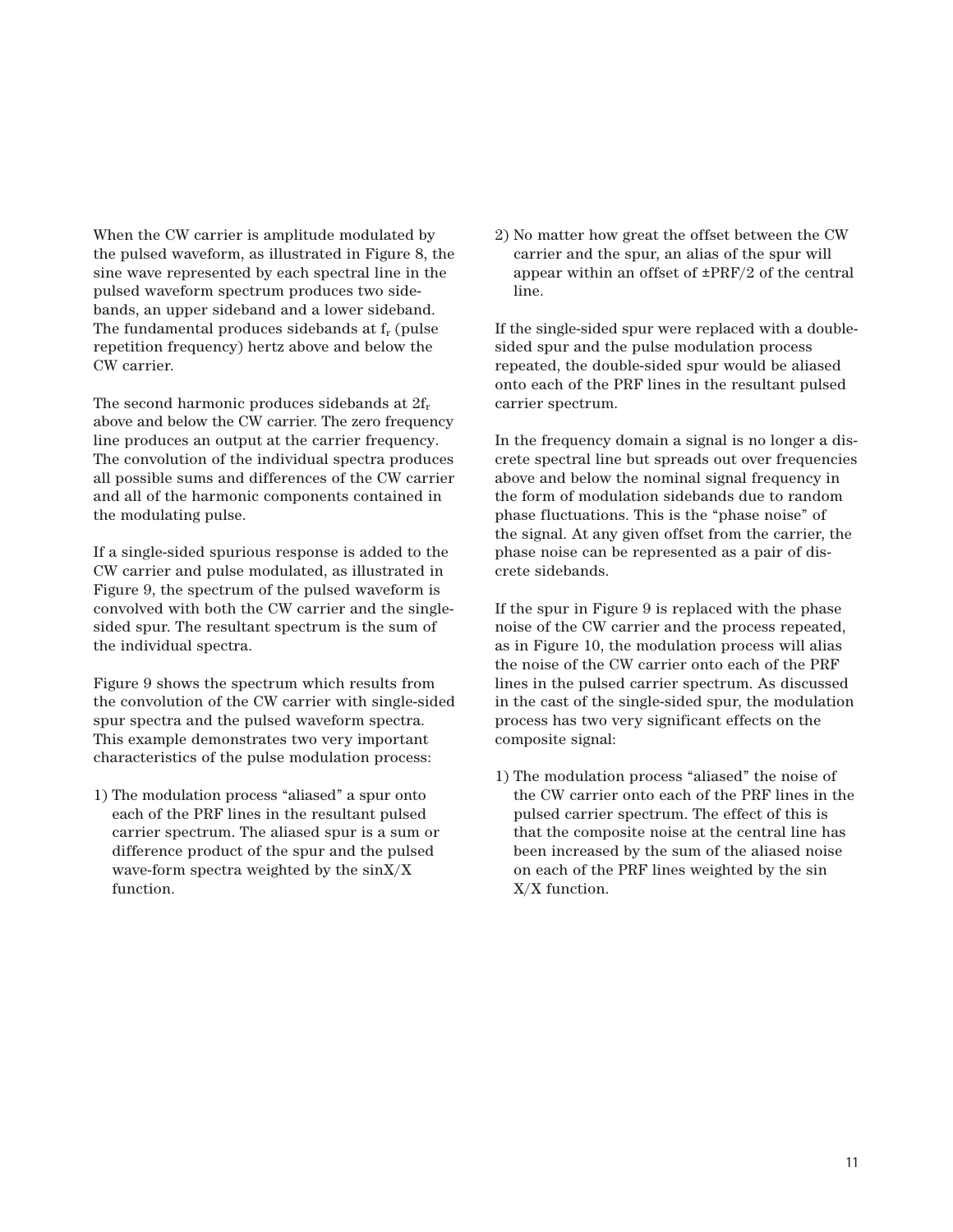2) Phase noise information on the CW carrier at off sets above PRF/2 has been aliased to within ±PRF/2 of the central line in the resultant pulsed carrier spectrum.

The effect of this, from a phase noise measure ment perspective, is that after detection there is no new phase noise information above offsets of PRF/2 Hertz.



**Figure 9. Convolution of a CW carrier with spur spectra and a pulsed waveform spectra**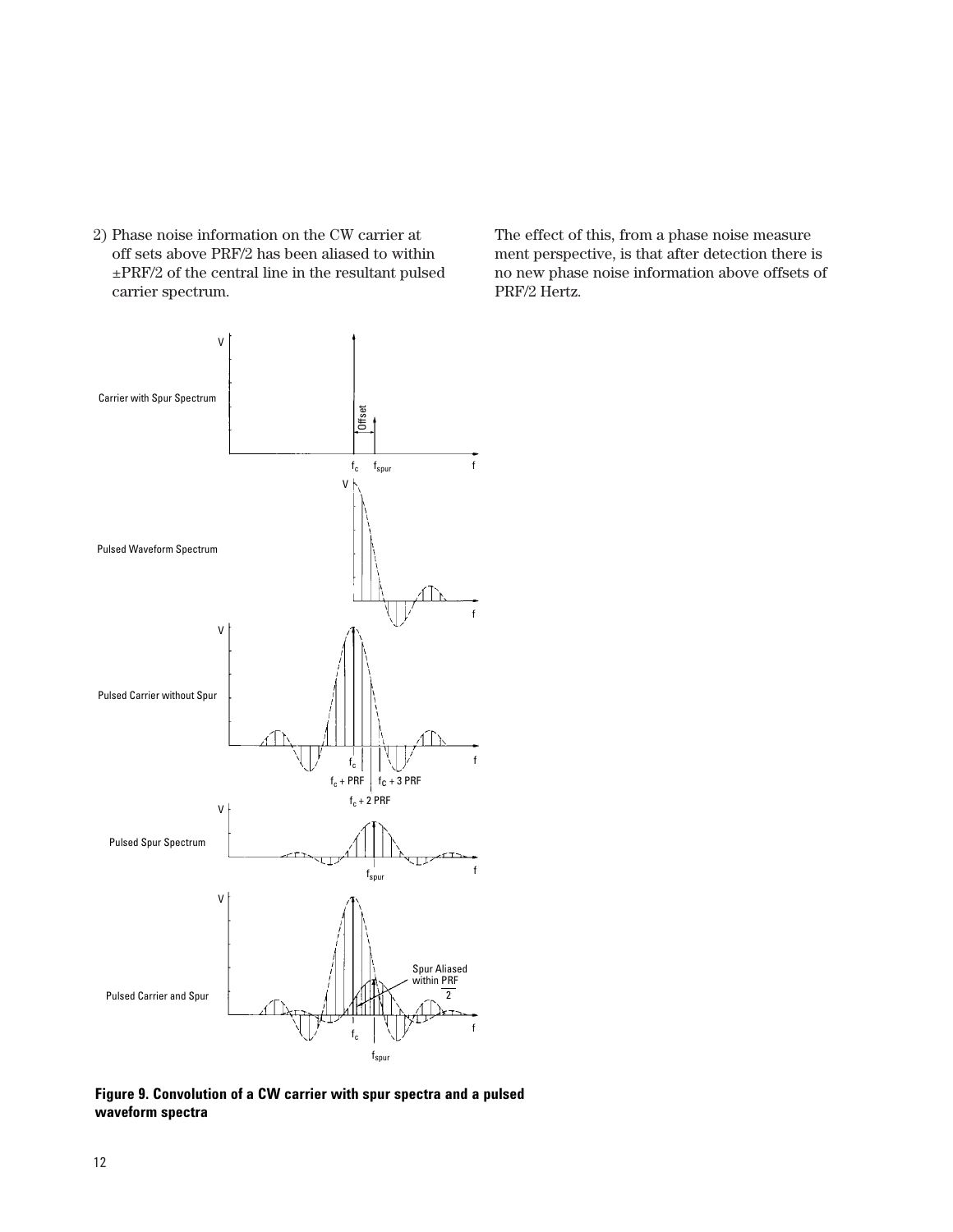For fixed pulse width, the increase in noise at  $f_c$  will be inversely proportional to PRF (low PRF = high spectral line density large increase in noise at f<sub>c</sub>; high PRF = low spectral line density = small increase

in noise at  $f_c$ ). For a fixed PR increasing the duty cycle relative to some nominal value, will result in decreased noise at  $f_c$  due to narrowing lobes.



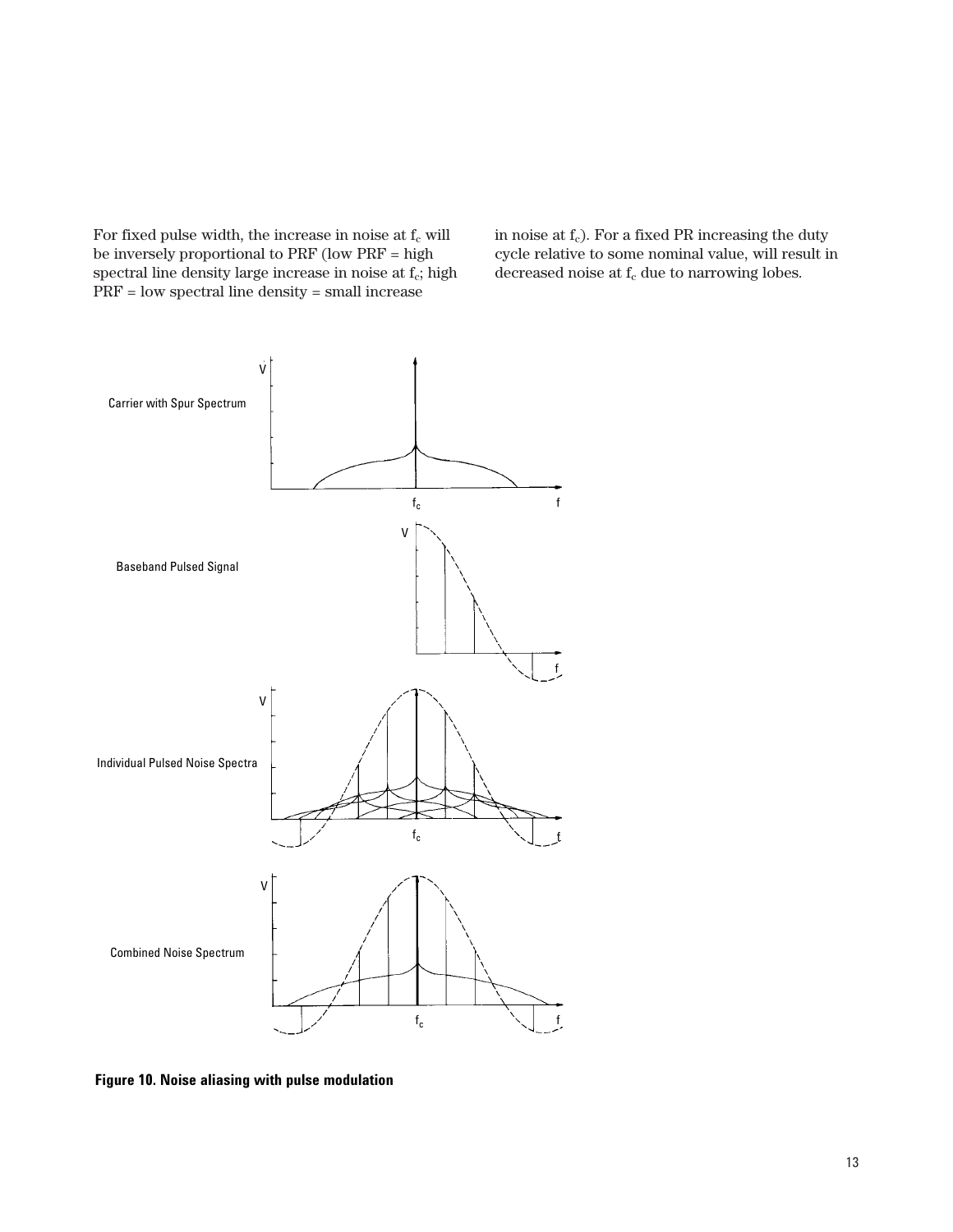As an upper limit the noise at  $f_c$  will increase by:

$$
\approx 10 \text{ Log}_{10} \quad \text{(number of PRF lines to the first null)}
$$

This is a worse-case approximation and assumes that the noise contribution at each PRF line out to the first null is equal.

It should be noted that the shape of the CW carrier's phase noise energy distribution curve will affect the degree to which the noise is degraded at different offsets from the carrier. Typically, the slope of the close-in phase noise (0 to 100 Hz) will be very steep on the order of 20 to 40 dB per decade. Due to the sinX/X envelope, aliased noise at these offsets will be well below the CW noise and little degradation will be seen. At higher offsets, up to 1/2PRF, the degradation will be more apparent especially if the CW noise curve has a pedestal (illustrated in Figure 10). Since a pedestal represents a relatively constant energy level over a range of offset frequencies the combined energy of the aliased noise will be greater than for a constantly decreasing slope. As previously discussed, above 1/2PRF the noise is simply repeated each PRF line.

Before proceeding to a review of the measurement technique used to make pulsed carrier phase noise measurements, one important question remains to be answered. All of the spectral plots shown so far have been of amplitude versus frequency. But nothing has been said about how this amplitude relates to the amplitude of the unmodulated carrier in the time domain.

We can clear up this discrepancy by developing a mathematical equation for a pulsed RF carrier and then examining the coefficients of the amplitude terms. Recall from Figure 7 that in the time domain, amplitude modulation can be expressed as the result of multiplying the CW carrier by the pulsed waveform. It follows that the mathematical equation for a pulsed RF carrier can be derived by multiplying the equations for the CW carrier and the pulsed waveform as follows:

Unmodulated carrier:  $f_1(t) = A \cos \omega_c t$ 

$$
\text{Pulsed Waveform:} \quad f_2(t) = \frac{\tau}{T} \left[ 1 + 2 \sum_{n=1}^{\infty} \frac{\sin n \omega_0}{n \omega_0} \frac{\tau}{2} \cos n \omega_0 t \right]
$$

Pulsed Modulated Carrier:  $f_3(t) = f_1(t) \times f_2(t)$ 

$$
f_3(t) = A \frac{T}{T} \cos \omega_c t + A \frac{T}{T} \sum_{n=1}^{\infty} \frac{\sin n \omega_0 \frac{T}{2}}{n \omega_0 \frac{T}{2}} [\cos (\omega_{0+n} \omega_{0}) t + \cos (\omega_c - n \omega_0)_t]
$$

Examination of the amplitude term shows that after being pulsed modulated, the amplitude of the unmodulated carrier (A) is reduced by the ratio of  $\tau$  to T.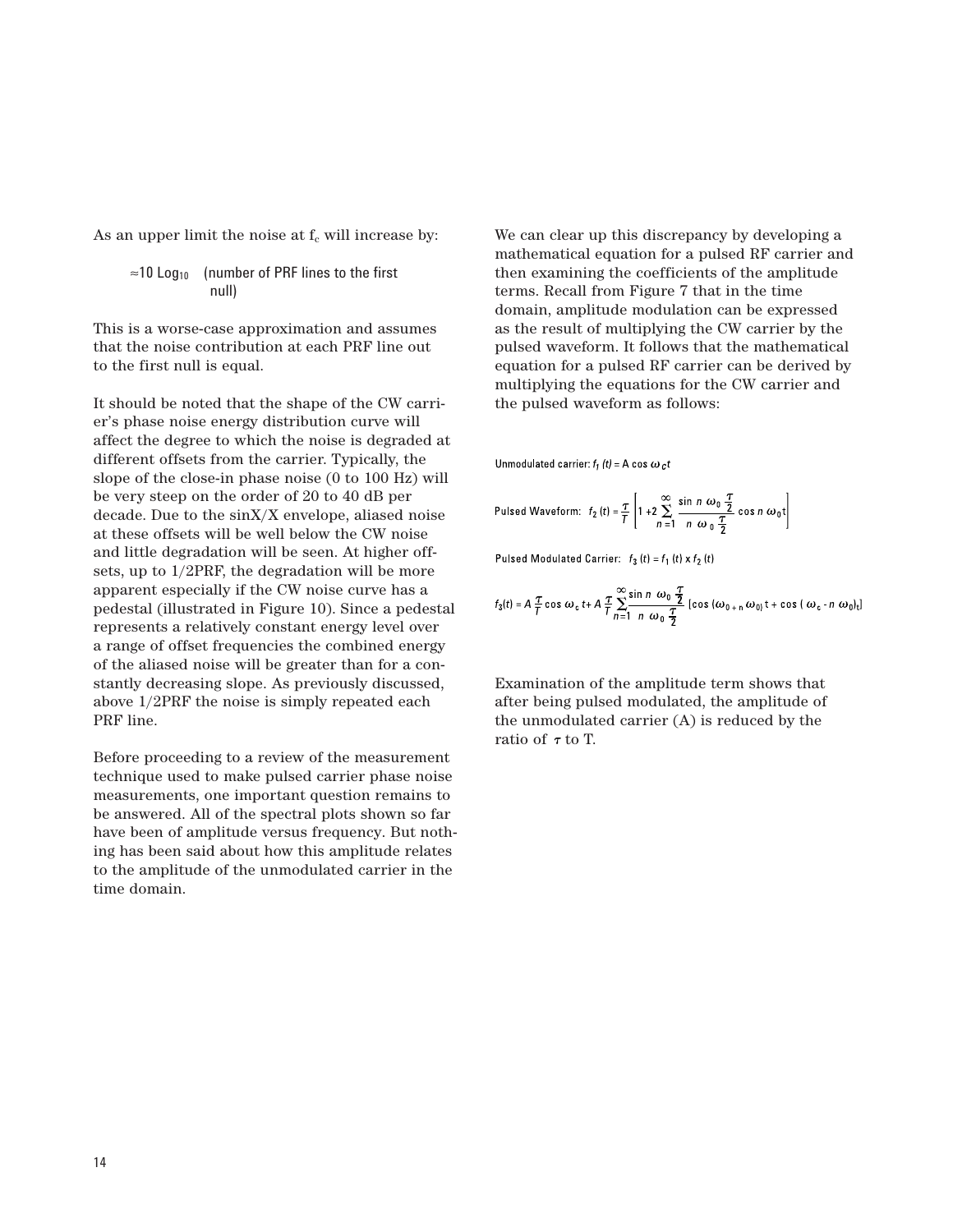In equation  $f_3(t)$  the peak amplitude of the unmodulated carrier, A, is expressed as a voltage. The decrease in power of the modulated carrier (which appears as the central line in the pulsed carrier spectrum) relative to the power of the unmodulated CW carrier can be expressed in dB as follows (recall that power is proportional to voltage squared):

Decrease in carrier  $E_2 = P_{PK}$  amplitude of central line power in dB in pulsed carrier spectrum = 10 Log<sub>10</sub>  $\left(\frac{A\frac{T}{T}}{A}\right)^2$   $E_1 = P_{PK}$  amplitude of unmodulated carrier = 20 Log<sub>10</sub> $\left(\frac{\tau}{T}\right)$ 

The average power of the pulsed carrier will also be affected by the duty cycle, as was discussed in Figure 6. The reduction in the average power of the pulsed carrier relative to the peak power of the unmodulated carrier can be expressed in dB as follows:

Decrease in pulsed  $P_{AVG}$  = Average power of the carrier power in dB pulsed carrier  $P_{PK}$  = Peak power of unmodulated carrier= 10 Log<sub>10</sub> $\left(\frac{\tau}{T}\right)$ 

This apparent contradiction—carrier power drops by 20 log  $(\tau/T)$  but spectral power drops by 10 log<sub>10</sub>  $(\tau/T)$ —is most easily explained as follows: pulsing a CW carrier results in its power being distributed over a number of spectral components (carrier and sidebands) and each of these spectral components then contains some fraction of the total power.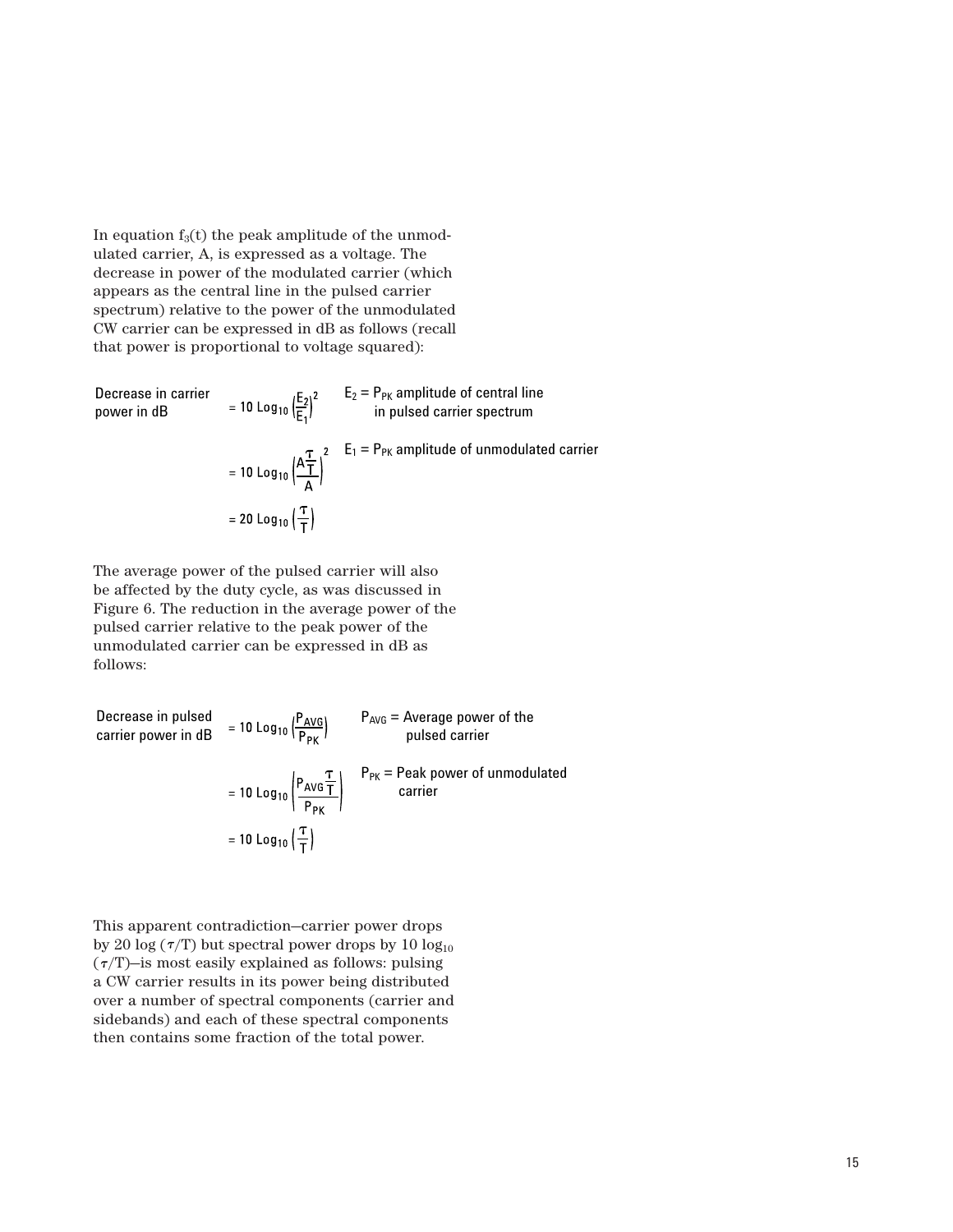# **Chapter 4**

## **How Pulsing the Carrier Affects the Phase Detector Measurement Technique**

Having reviewed the basics of pulsed carriers and having discussed how pulsing a CW carrier affects its SSB phase noise, we will now turn our attention to the effects a pulsed RF carrier has on a phase detector based phase noise measurement system. The phase detector method is the recommended measurement mode for making both residual and absolute noise measurements on pulsed carriers.

It is assumed that the reader understands the principles and operation of the phase detector method of measuring SSB phase noise as well as the definition of residual and absolute measurements. Let's quickly review this method to establish a basis for understanding the problems which are encountered when applying this method to the measurement of pulsed carriers.

Figure 11 shows the basic block diagram of the phase detector method of measuring SSB phase noise. The phase detector (typically a double balanced mixer) is used to convert phase fluctuations to voltage fluctuations which are then displayed on a spectrum analyzer.

The use of mixers as phase detectors is based upon the fact that when two identical frequency constant amplitude signals are input to a mixer, a dc output which is proportional to the phase difference between the two signals is generated. The output at the IF port contains the sum and difference of the frequencies input to the LO and RF ports. If the RF and LO signals have identical frequencies their difference is 0 Hz or dc and will vary, as the cosine, of the phase difference between the LO and RF signals.

Their sum, which is twice the input frequency, can be selectively filtered off (if not already beyond the frequency response of the IF port) by a LPF following the mixer. By maintaining a 90-degree phase difference between the RF and LO ports the mixer operates in its most linear region ( $\Delta V_{IF} \approx \Delta \phi_{LO-RF}$ with the constant of proportionality being the phase detector constant,  $K_{\varnothing}$ , in volts/radian). The low noise amplifier (LNA) following the LPF amplifies the baseband signal above the noise of the spectrum analyzer. How the DUT is connected to the basic configuration determines whether the measurement will be an absolute or a residual measurement.



**Figure 11. Block diagram of the phase detector method of measuring SSB phase noise**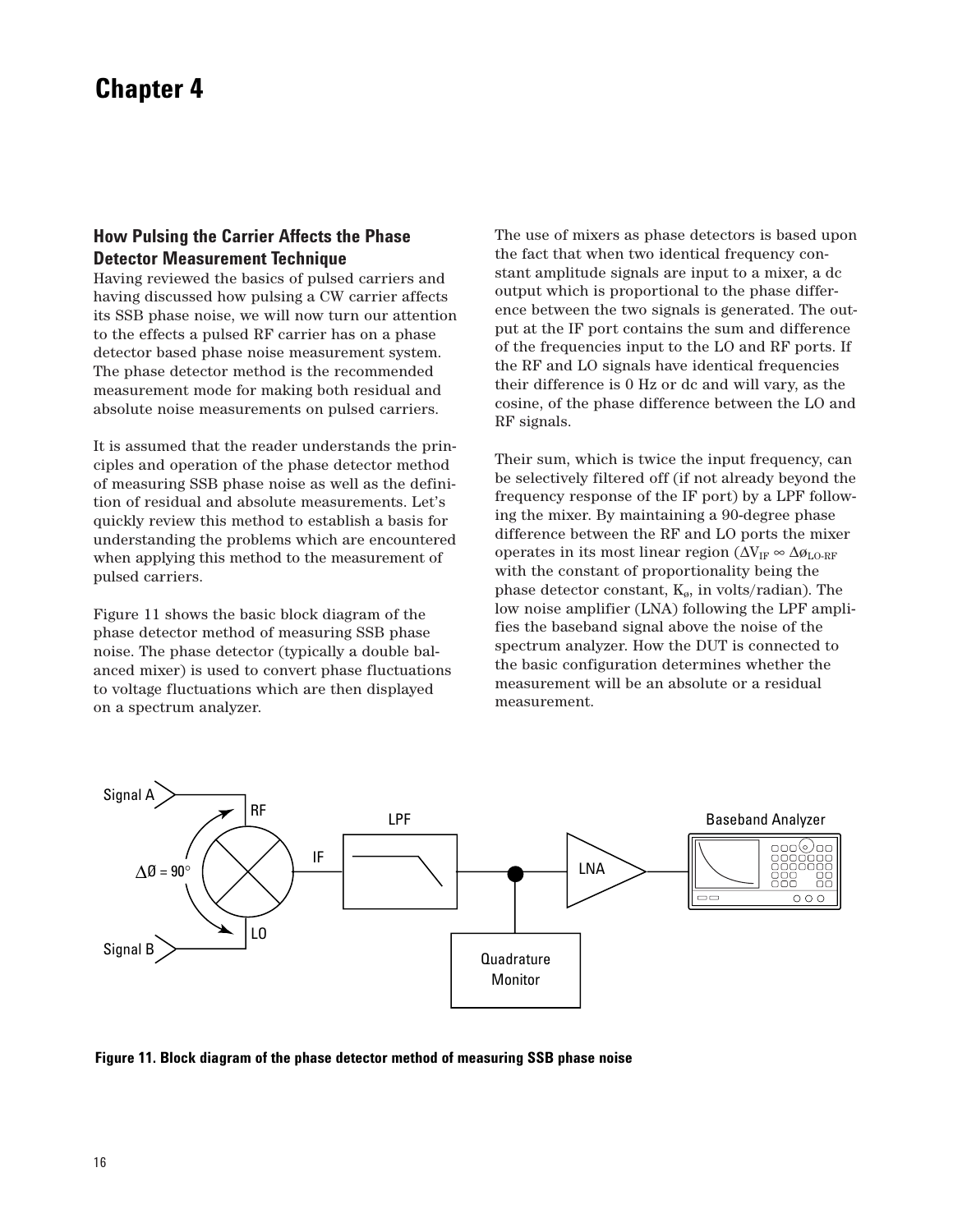The discussions in this chapter will focus on the specific areas where the system's response to a pulsed signal is different than its response to a CW signal. Since the effects of pulsing the carrier are the same for either measurement the discussions will focus on these effects as they relate to the basic block diagram and not to a particular measurement configuration. The basic block diagram in Figure 11 will be referenced throughout this chapter when explaining the differences in response and their effect on system performance. Where possible, methods for dealing with these effects will be presented. This chapter will serve as a reference for subsequent chapters to explain the differences in measurement techniques which must be applied to pulsed signals as compared to CW signals. The recommended hardware configurations for making absolute or residual measurements on pulsed carriers will be presented in Chapter 5.

The items of concern in a pulsed carrier phase noise measurement are: system noise floor, measurement offset range, mixer dc offset, AM noise suppression, phase transients, PRF feedthrough, and minimum duty cycle.

#### **System Noise Floor**

A primary consideration when making any phase noise measurement is the system noise floor. The system noise floor represents the lowest level of noise which the system is capable of measuring for a given measurement configuration. When using the phase detector technique as shown in Figure 11

the system noise floor is set by the noise floor of the mixer, the noise floor of the LNA, and the phase detector constant. The LNA following the LPF amplifies the baseband signal above the noise floor of the spectrum analyzer thereby removing the spectrum analyzer as a limiting factor. The noise floor of the LNA and the phase detector are fixed by design, but the phase detector constant can vary from measurement configuration to measurement configuration. The phase detector constant specifies the sensitivity of the phase detector in converting phase fluctuations to voltage fluctuations.

The magnitude of the phase detector constant is a function of the maximum output voltage level of the phase detector. The greater the maximum output voltage level is, the more sensitive the phase detector becomes. The maximum output voltage level of the phase detector is a function of input drive level. It follows then, that anything which affects the input drive level to the phase detector also affects the phase detector constant. If the assumption is made that the signal at the LO input is strong enough to completely turn on the diodes, the maximum output voltage of the phase detector then becomes directly proportional to the RF input drive level. The RF drive level to the phase detector is set by the magnitude of the unmodulated carrier. Under pulsed conditions the amplitude (voltage) of the unmodulated carrier is reduced by  $20 \log_{10}$ (duty cycle). This in turn decreases the maximum output voltage which decreases the sensitivity of the phase detector. As the sensitivity of the phase detector decreases, the smallest increment of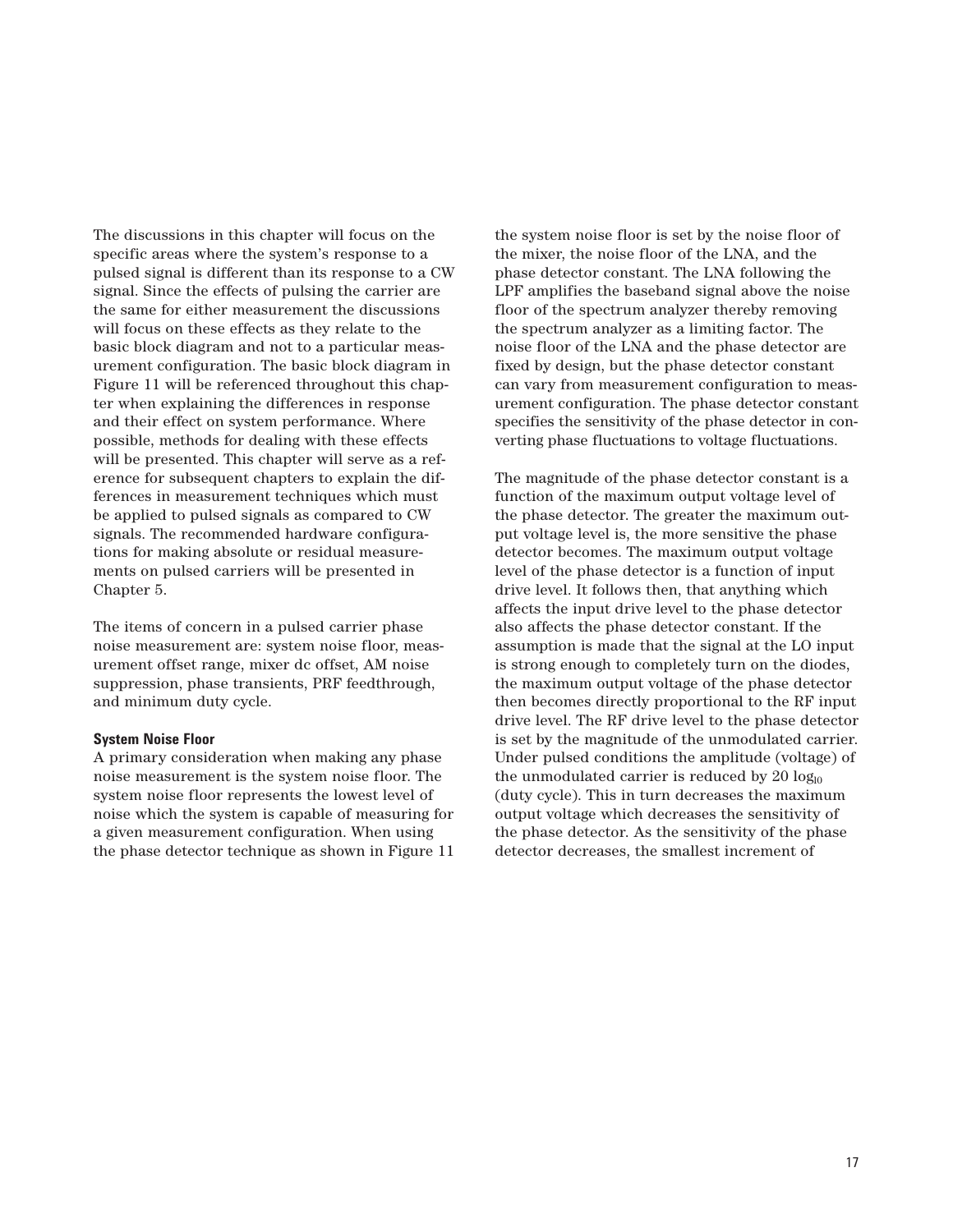phase change which it can detect gets progressively larger. Viewed from a system perspective the minimum level of phase noise detectable by the system has increased. In other words, the system noise floor has degraded under pulsed conditions. The magnitude of this degradation can be determined by examination of the phase detector output under CW and pulsed conditions.

For a CW signal the output of an ideal phase detector, as a function of time, would appear as shown in Figure 12. The voltage fluctuations, VIF represent the sum of the noise of the reference and DUT (absolute measurement), or the sum of the internal noise floor and the noise added by the two port device (residual measurement). It should be pointed out that the vertical scale is greatly exaggerated for purposes of illustration.

Pulsing the carrier has several adverse effects when using the phase detector technique to measure

phase noise. Phase noise measurements of pulsed carriers can be made, with some limitations, using the phase detector technique if these are accounted for.

For a pulsed carrier, the phase detector output becomes a sampled version of the CW phase noise with the sampling rate being the PRF. For an ideal phase detector, the only time there would be an output is when the pulse is on and there is a phase difference between the RF and LO ports. If there was no phase difference between the RF and LO ports, the output would be 0 Vdc with no evidence of pulse envelope or PRF feedthrough. Ideally, the LPF following the phase detector only has to filter the sum product of the RF and LO ports. The output of an ideal phase detector for a pulsed carrier would be as shown in Figure 13. Again, note the greatly exaggerated vertical scale used for purposes of illustration.



1 T  $+V_{dc}$ -V<sub>dc</sub> 0 T PRF =

**Figure 12. Phase detector output for a CW signal Figure 13. Phase detector output for a pulsed carrier**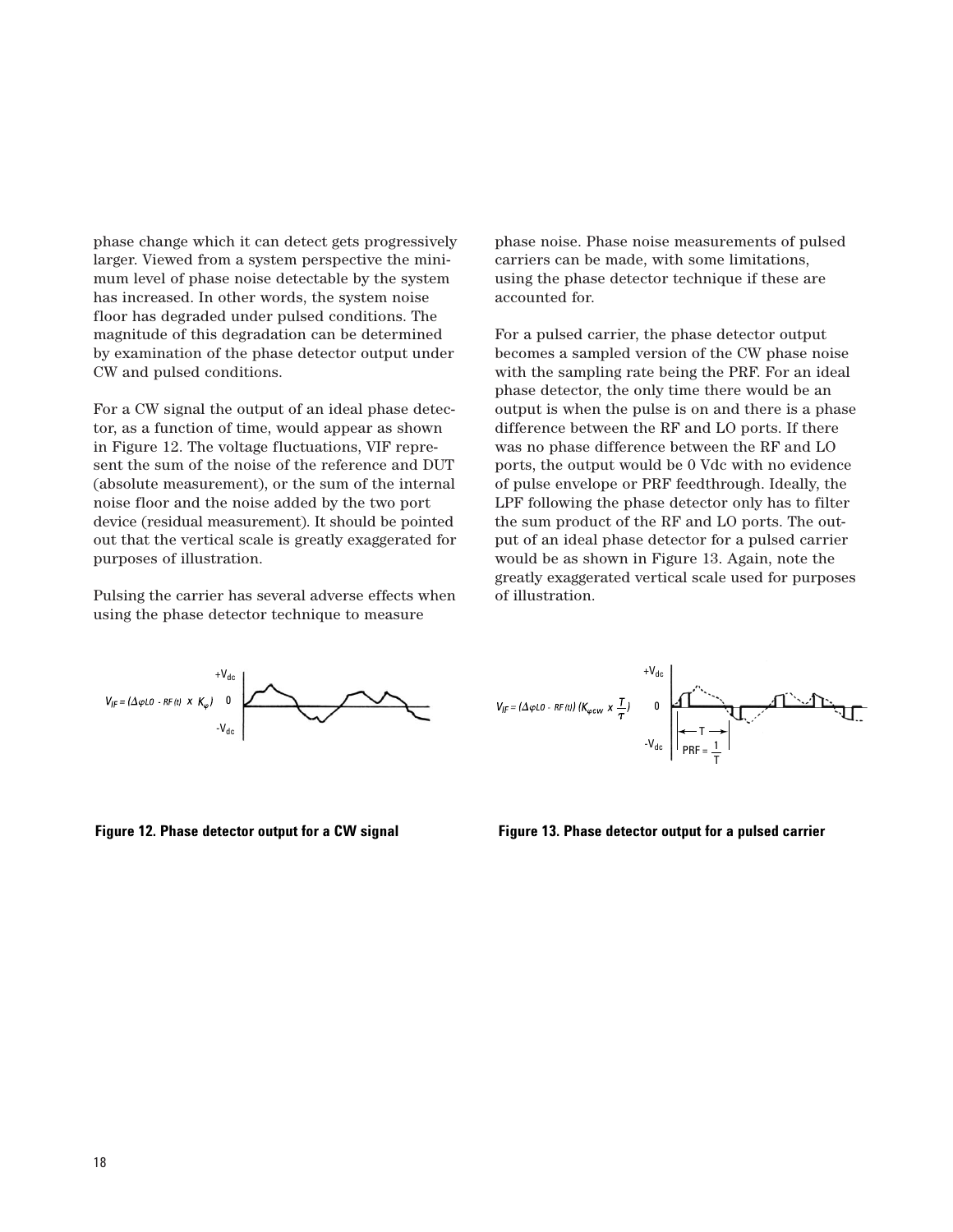The effective sensitivity of the phase detector (the phase detector constant) is now scaled by the duty cycle of the pulsed carrier, just as in the case of the average or dc voltage of a rec angular waveform. For a pulsed measurement then:

$$
K\phi_{PULSED} = K\phi c w x \frac{\tau}{T}
$$

As previously discussed, this directly affects system sensitivity (i.e., system noise floor). Logarithmically, the degradation of the system noise floor is given by:

20 Log10 (duty cycle)

### **Measurement Offset Range**

However, when measuring pulsed carriers, the valid measurement offset range is limited, based on sampling theory to one-half the PRF. A pulsed RF carrier is essentially a sampled version of the

unmodulated carrier. Sampling theory states that if a band-limited signal is amplitude modulated with a periodic pulse train, corresponding to extracting equally spaced time segments, it can be recovered exactly by low-pass filtering if the fundamental frequency of the modulating pulse train is greater than twice the highest frequency present in the band-limited signal. Sampling theory states that if the sampling frequency is twice the highest frequency in the band-limited sign there will be no overlap between the shifted replicas of the bandlimited signal. The band-limited signal will be faithfully reproduced at integer multiples of the sampling frequency as shown in Figure 14 (c). However, if the band-limited signal is under-sampled there will be overlap of the shifted replicas as shown in Figure 14 (d). This effect, where the shifted replicas overlap, is referred to as aliasing. When aliasing occurs, the original frequency takes on the identity or alias of a lower frequency. Consequently, portions of the original signal are folded back onto itself when under sampling occurs.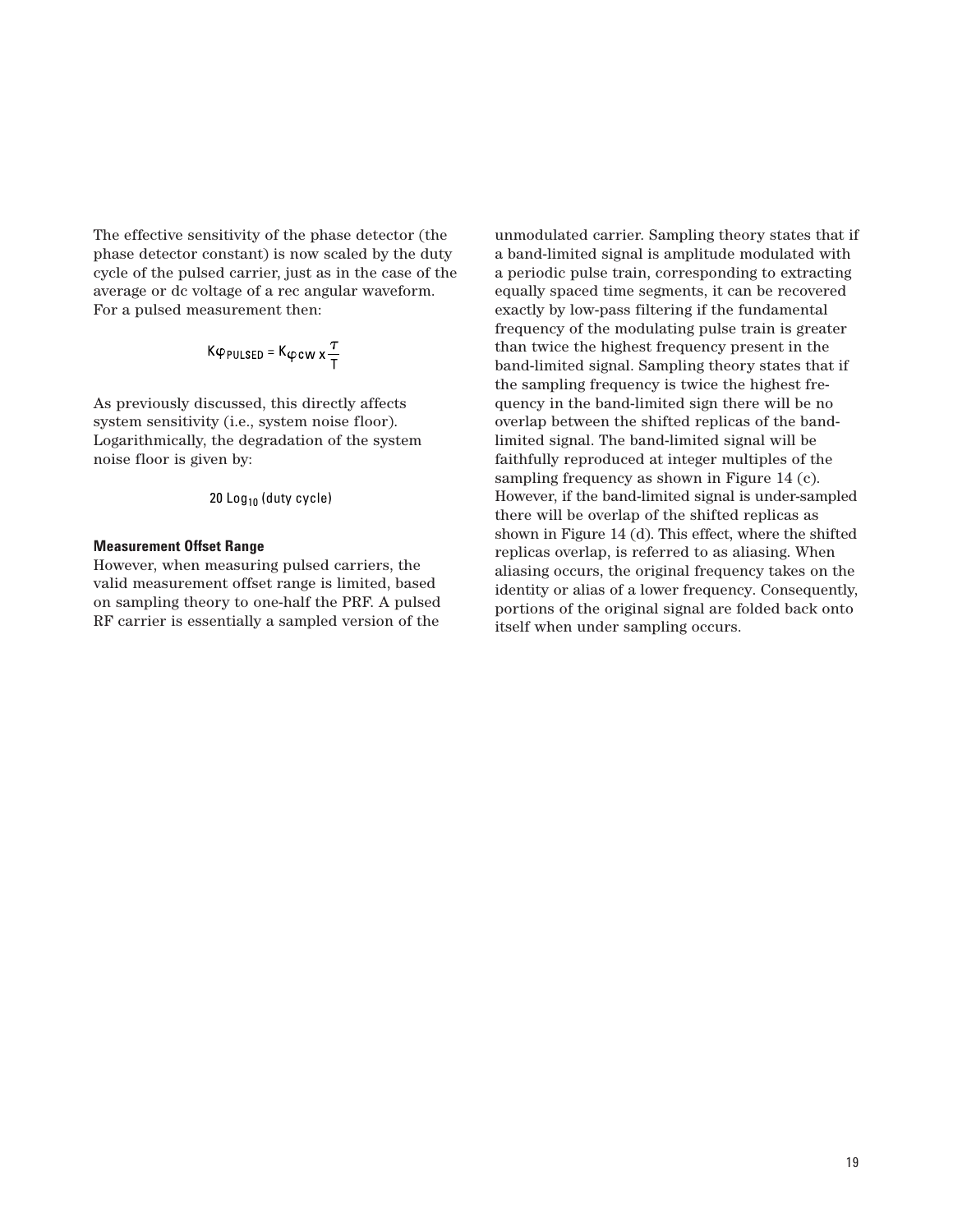

### **Figure 14. Frequency domain of sampling in the time domain**

When sampling band-limited signals with a sampling frequency that is equal to exactly twice the highest frequency in the original signal, the shifted replicas will begin to overlap at the original signal's center frequency plus one-half the sampling

frequency. If under-sampling occurs, signal information at offsets above one-half the sampling frequency is folded or aliased to offsets below one-half the sampling frequency.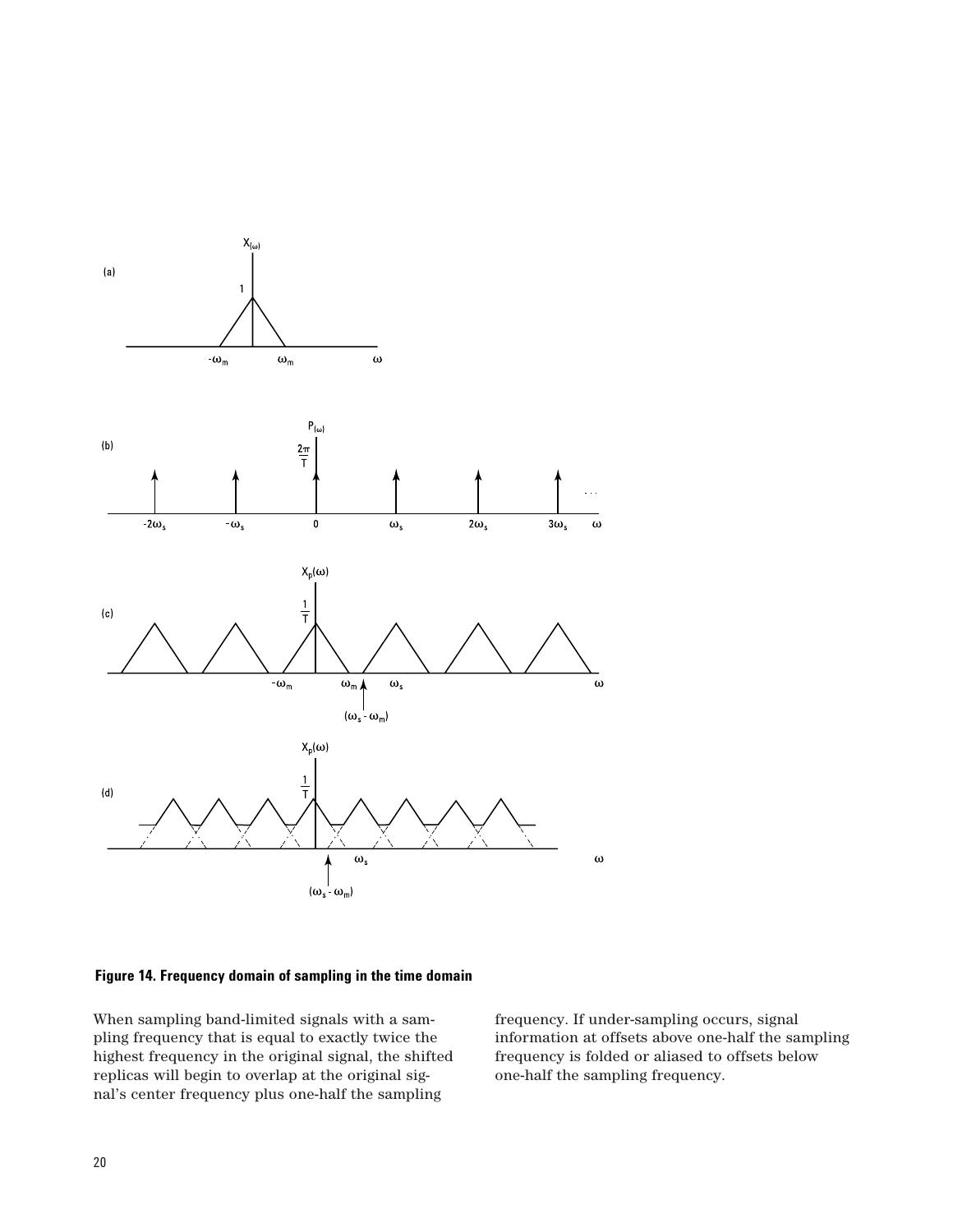Since the phase noise of a CW carrier is not bandlimited when it is amplitude modulated with a periodic pulse train, it is constantly being undersampled and aliasing will always occur as was illustrated in Figures 9 and 10 in Chapter 3. This means that signal information at offsets above one-half the PRF will be aliased to offsets below one-half the PRF. Since all of the phase noise information of the CW carrier above offsets of one-half, the PRF will be aliased below PRF/2 of the central line in the pulsed waveform spectrum, and one only needs to measure out to the point where the overlap occurs (PRF/2). If the phase noise was directly measured around each PRF line in the pulsed spectrum, the same noise spectrum which is seen around the central line would repeat. While it is not necessary to limit the measurement offset range to one-half the PRF, it is necessary to recognize that the measured data is only useful to onehalf the PRF.

Up to this point the discussions have been based on the characteristics of an "ideal" mixer used as a phase detector. Unfortunately, real mixers do not

exhibit such ideal characteristics. Attention will now be focused on these non-ideal characteristics and their effects on the measurement process.

#### **Mixer dc Offset**

Theoretically, when signals having identical frequencies are applied to the RF and LO ports of a mixer, the dc voltage at the IF port should be 0 Vdc when the phase difference between the RF and LO ports is 90 degrees. In practice, real mixers exhibit a dc offset at the quadrature point. The dc offset is the deviation from 0 Vdc that is seen at the mixer output when the RF and LO inputs are in quadrature. This dc offset is of concern because the measurement path through many systems are dc coupled and a large amount of dc offset can overload the LNA, forcing it to be removed from the measurement path. Removing the LNA degrades the system noise floor by 20 to 50 dB. When making CW measurements, the phase difference between the signals at the LO and RF ports,  $\Delta\varphi_{\text{LO RF}}$ , can be adjusted off quadrature to cancel the dc offset of the mixer, as shown in Figure 15.



**Figure 15. Cancelling dc offset by adjusting** ∆**øLO RF off quadrature**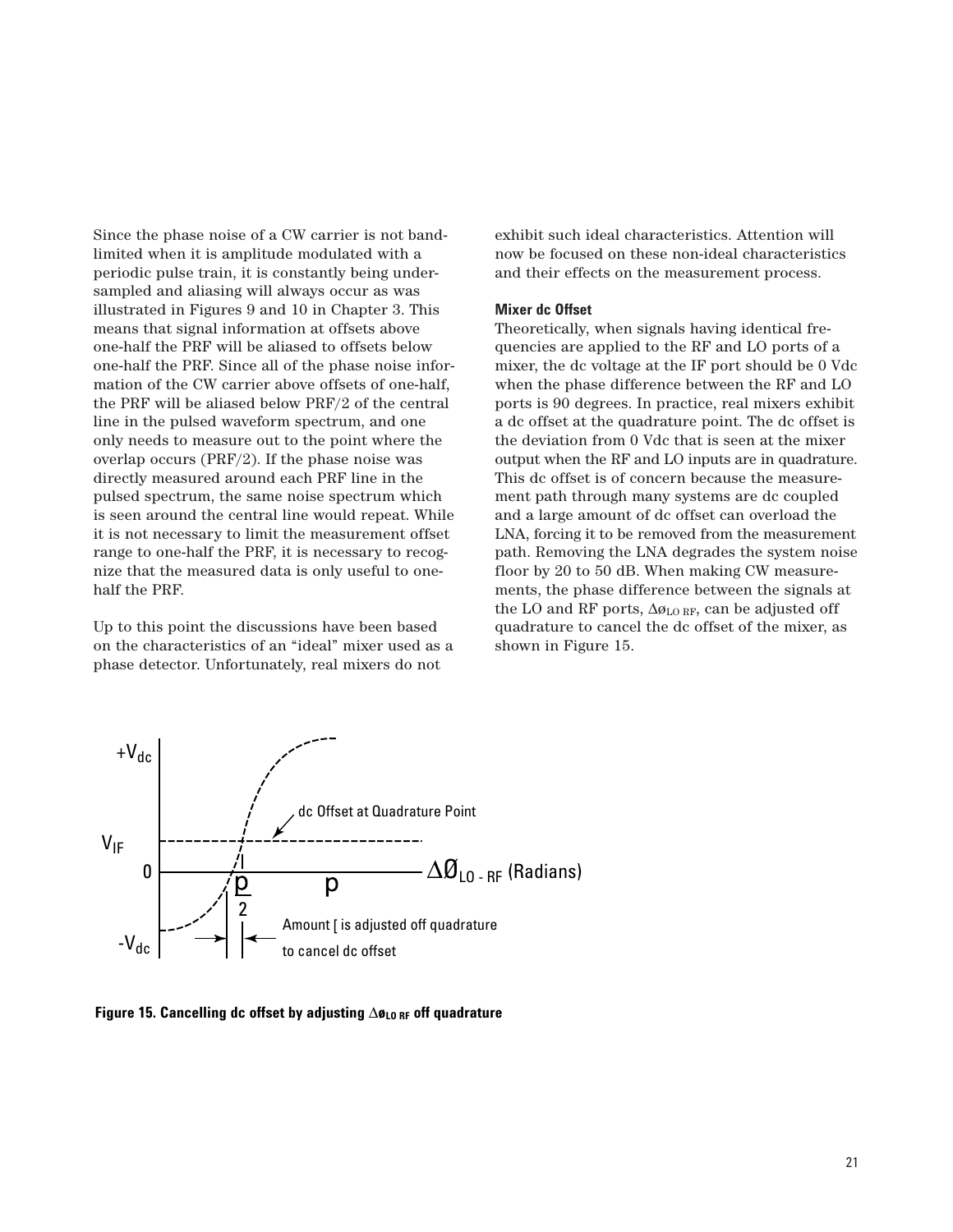However, setting quadrature is not as straightforward when measuring pulsed carriers. When setting up a pulsed measurement, one would normally connect the pulsed DUT to the RF input of the phase detector and the reference signal to the LO input. Under these conditions the RF path is pulsed and the LO path is CW. During the pulse off interval, power is only applied to the LO port which produces a dc offset at the IF port. Adjusting the phase a few degrees off quadrature does not directly cancel this dc offset. The phase must be adjusted off quadrature by an amount necessary to produce an average dc value of 0 Vdc, as shown in Figure 16.

However, there are some negative consequences associated with doing this. As seen in Figure 16, this method produces high PRF feedthrough. If the magnitude of the feedthrough is sufficient to overload the LNA, a LPF would be required. The amount of phase shift required to produce a waveform with an average value of 0 Vdc may move the

point of measurement far from quadrature, thereby degrading the accuracy of the measurement. This becomes more pronounced as the duty cycle is reduced. As the pulse on time becomes a smaller and smaller percentage of the total pulse period, the amplitude of the pulse on time must be increased more and more to produce an average value of 0 Vdc. Since the amplitude of the pulse on time out of the phase detector is a function of the phase difference at its input ports (∆øLO-RF), increasing the amplitude moves the measurement point farther and farther from the true quadrature point of 90 degrees. Additionally, moving the measurement point off quadrature increases the AM sensitivity of the phase detector which would further degrade the accuracy of the measurement.

An alternative approach which minimizes the negative consequences previously mentioned, is to adjust the phase for minimum deviation from dc offset during the pulse on period as shown in Figure 17.



**Figure 16. Compensating for dc offset by adjusting**  ∆**fLO-RF to produce an average dc value of 0 Vdc**



**Figure 17. Adjusting phase for minimum deviation from dc offset during pulse on period**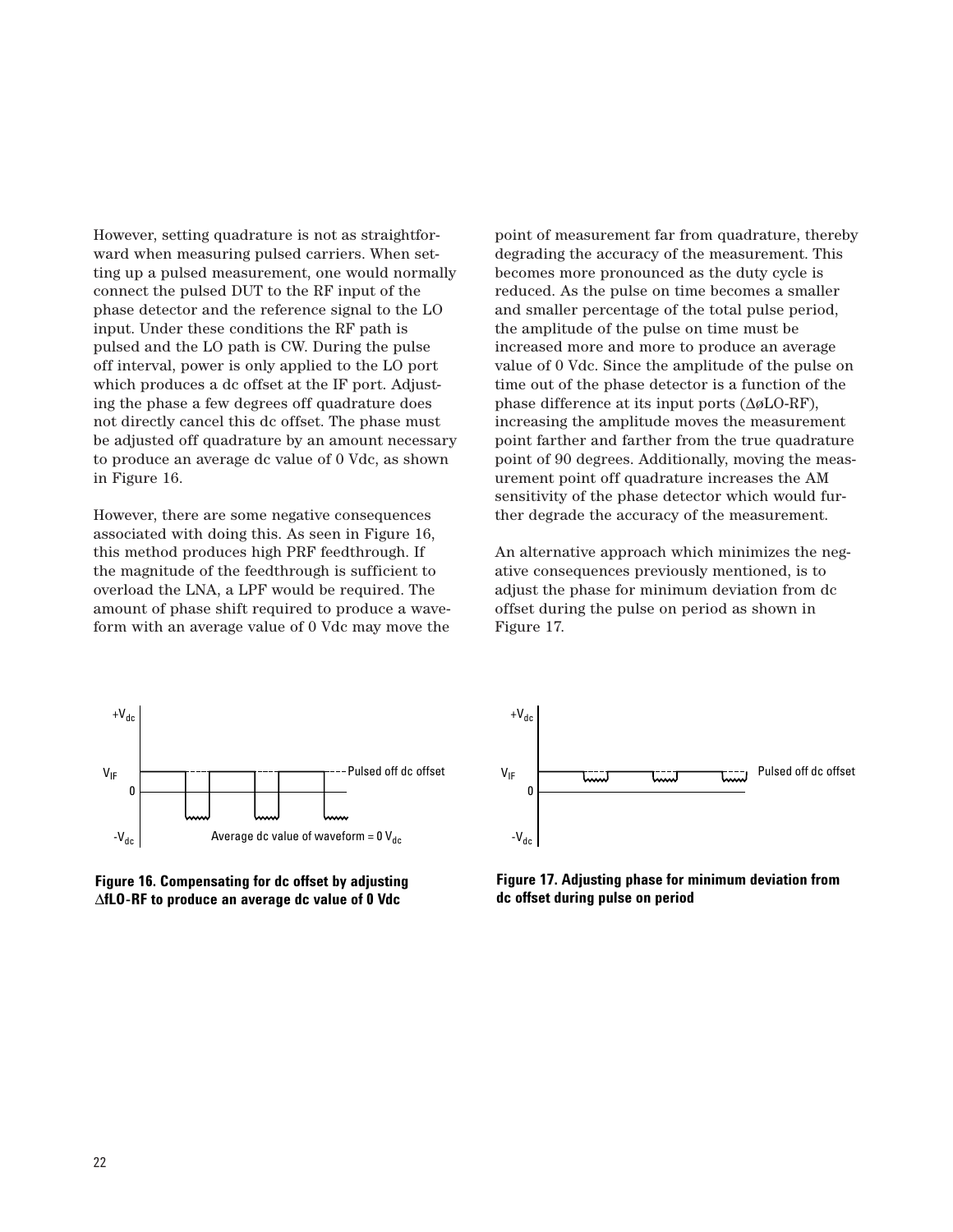The advantages of this method are:

- PRF feedthrough is minimized
- LPF for PRF may not be necessary
- Point of measurement can be as close to quadrature as the CW case

However, since the dc offset has not been cancelled by averaging the waveforms dc value to 0 Vdc, the average dc value must pass through the LNA, possibly overloading it and forcing it to be removed from the measurement path. The negative consequence of removing the LNA, as previously discussed, is severe degradation of the system noise floor.

The recommended method for measuring the phase noise of pulsed carriers which eliminates the dc offset problem is to pulse both the LO and RF paths to the phase detector. This technique also minimizes AM noise problems (AM noise problems will

be discussed in a following section). By pulsing both paths to the phase detector an output is produced only during the pulse on interval. This effectively eliminates the dc offset caused by the LO signal being present during the pulse off interval. The advantages of this method are:

- Minimizes PRF feedthrough
- PRF filter may not be required
- Point of measurement as close to quadrature as CW case
- Minimizes AM noise contribution

The basic block diagram for making a pulsed residual measurement is shown in Figure 18. Figure 19 shows the basic block diagram for making a pulsed absolute measurement using this technique. Figure 20 shows the output of the phase detector, at the quadrature point, when pulsing both the RF and LO paths to the phase detector.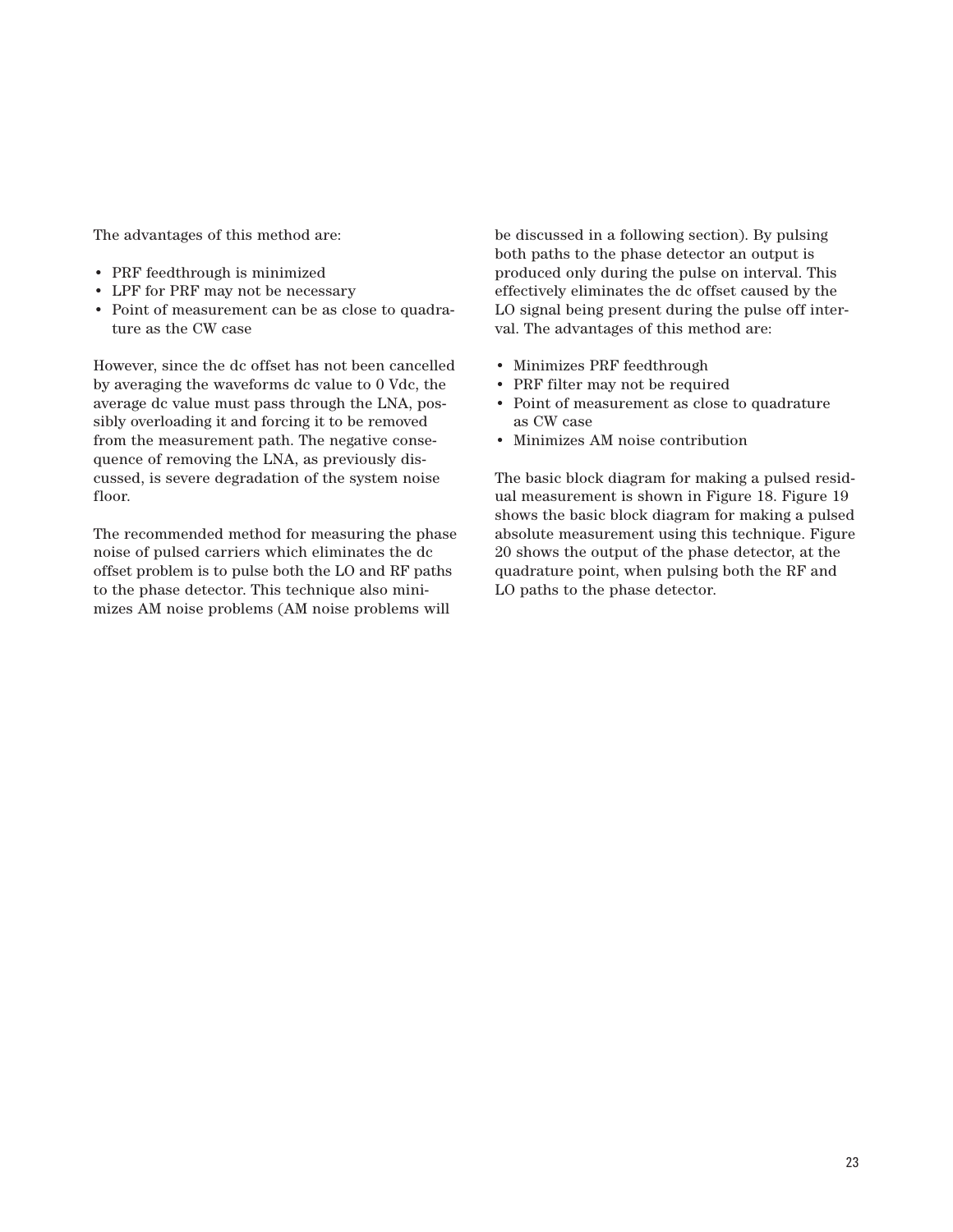

**Figure 18. Recommended configuration for making pulsed residual noise measurement**



**Figure 19. Recommended configuration for making pulsed absolute noise measurement**



**Figure 20. Phase detector output at quadrature when pulsing both inputs**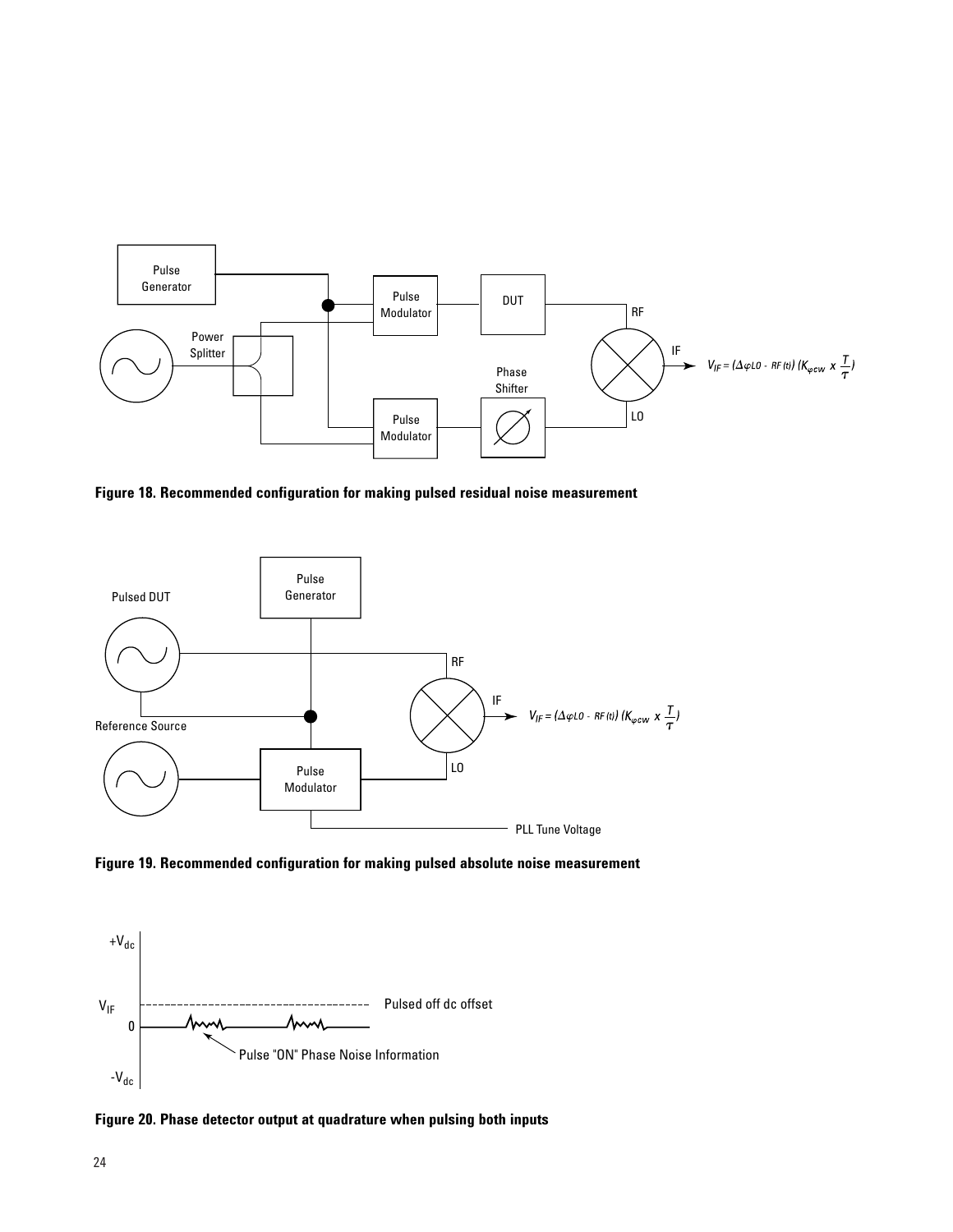#### **LO AM Noise Suppression**

Analogous to the single sideband phase noise definition, AM noise is defined as the noise power in one AM modulation sideband divided by the total signal power in units of dBc/Hz. AM noise plays an important role in phase noise measurements because it can affect the accuracy of the phase noise measurement.

One benefit of a double balanced mixer configuration is the suppression of AM noise associated with the local oscillator. AM noise components near the LO signal frequency will produce noise within the bandwidth of the IF port. Compared to single-ended mixers, converted noise will appear suppressed in a double-balanced mixer by 30 to 40 dB at lower UHF frequencies while at microwave frequencies values of 10 to 20 dB are common. LO AM noise suppression is also evidenced when a double balanced mixer is operated as a phase detector.

Typically, when measuring the noise of CW signals, the level of AM noise is well below the level of phase noise and does not degrade the accuracy of the phase noise measurement. However, this situation changes when attempting to measure the phase noise of a pulsed carrier.

As previously discussed, under pulsed conditions the phase detector constant is scaled by the duty cycle which reduces the level of phase noise seen on the output of the phase detector. When only the DUT path to the phase detector is pulsed, LO AM noise is present at the output of the phase detector

100% of the time while the DUT phase noise is only present during the pulse on time. Consequently the LO AM noise becomes a larger component of the total measured noise. If both paths to the phase detector are pulsed the LO AM noise returns to the same relative level as in the CW case.

Additionally, if only the DUT path is pulsed the LO AM noise component will begin to dominate at very low duty cycles. If both paths are pulsed the LO AM noise component will always be present in the same relative level as in the CW case. Therefore, pulsing both paths to the phase detector allows measurements to be made at lower duty cycles.

#### **Phase Transients**

As a consequence of the pulse modulation process, the instantaneous phase of the DUT output signal may undergo rapid fluctuations during turn-on and turn-off. These rapid fluctuations will appear as transients at the output of the phase detector as shown in Figure 21.

These phase transients can only be observed on a wideband oscilloscope connected to the AUX monitor port on the baseband test set. They cannot be evaluated with a spectrum analyzer on either the pulsed RF carrier or the AUX monitor port since a spectrum analyzer provides no information about the shape of the waveform in the time domain. These transients can have several adverse affects on the measurement process.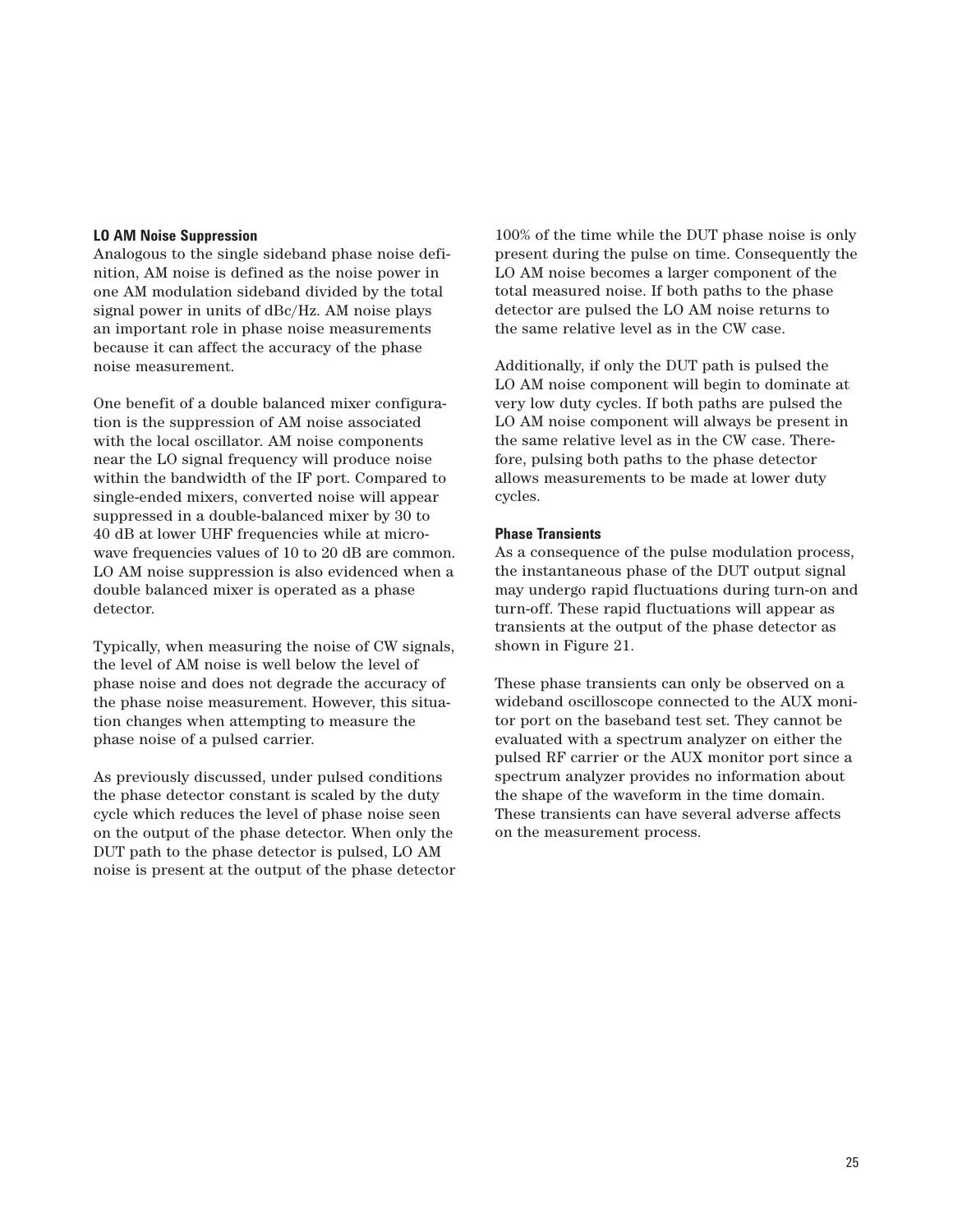If the amplitude of the transient exceeds a saturation level at the output of the LNA, the LNA gain will be minimum and degrade the system noise floor by 20 to 30 dB. This indicates that the LNA is in saturation. LNA overload may be monitored by a peak detector at the output of the LNA. The overload trip point established for CW operation level is set to prevent saturation of the LNA, and is set at the output of the LNA. As shown in Figure 21, the amplitude of the leading or trailing phase transient may exceed the CW trip point only for a fraction of the pulse width. Under pulsed conditions it is acceptable to manually manage the LNA gain if no saturation occurs on that portion of the signal. In order to make this possible, the test set should give the operator the ability to manage the LNA gain while observing the phase detector output on a wideband oscilloscope connected to a monitor port on the baseband test set. If the portion of the waveform which contains the phase noise information shows any sign of saturation the LNA gain should be reduced. However, even though the phase transients themselves may show signs of saturation, as shown in Figure 22, the LNA gain can be maximized providing the remaining LNA criteria are satisfied.



**Figure 21. Phase transients at output of phase detector as observed on an ocilloscope connected to the AUX monitor port**

Since the phase transients are coincident with the pulse, they will appear as PRF feedthrough which may necessitate the use of a PRF filter. If the magnitude of the transients cause the LNA to overload and be removed from the measurement path by the system, a PRF filter can be inserted before the LNA. A properly designed PRF filter will sufficiently reduce the magnitude of the phase transients so that the LNA can be left in the measurement path. If a PRF filter is required, an external phase detector must be used as discussed in the section "PRF Feedthrough."

Finally, if the phase transients exceed 0.2 radians for more than 10% of the pulse width, as shown in Figure 23, the measurement accuracy is degraded. Under these conditions measurement accuracy can be determined manually by inserting a phase modulator into one path to the phase detector, introduce a phase modulation sideband and calibrate on sideband level.

**Figure 22. Phase transients with saturation as observed on an oscilloscope connected to AUX monitor port**



**Figure 23. Phase transients exceeding 0.2 radians for more than 10% of pulse width as observed on an oscilloscope connected to AUX monior port**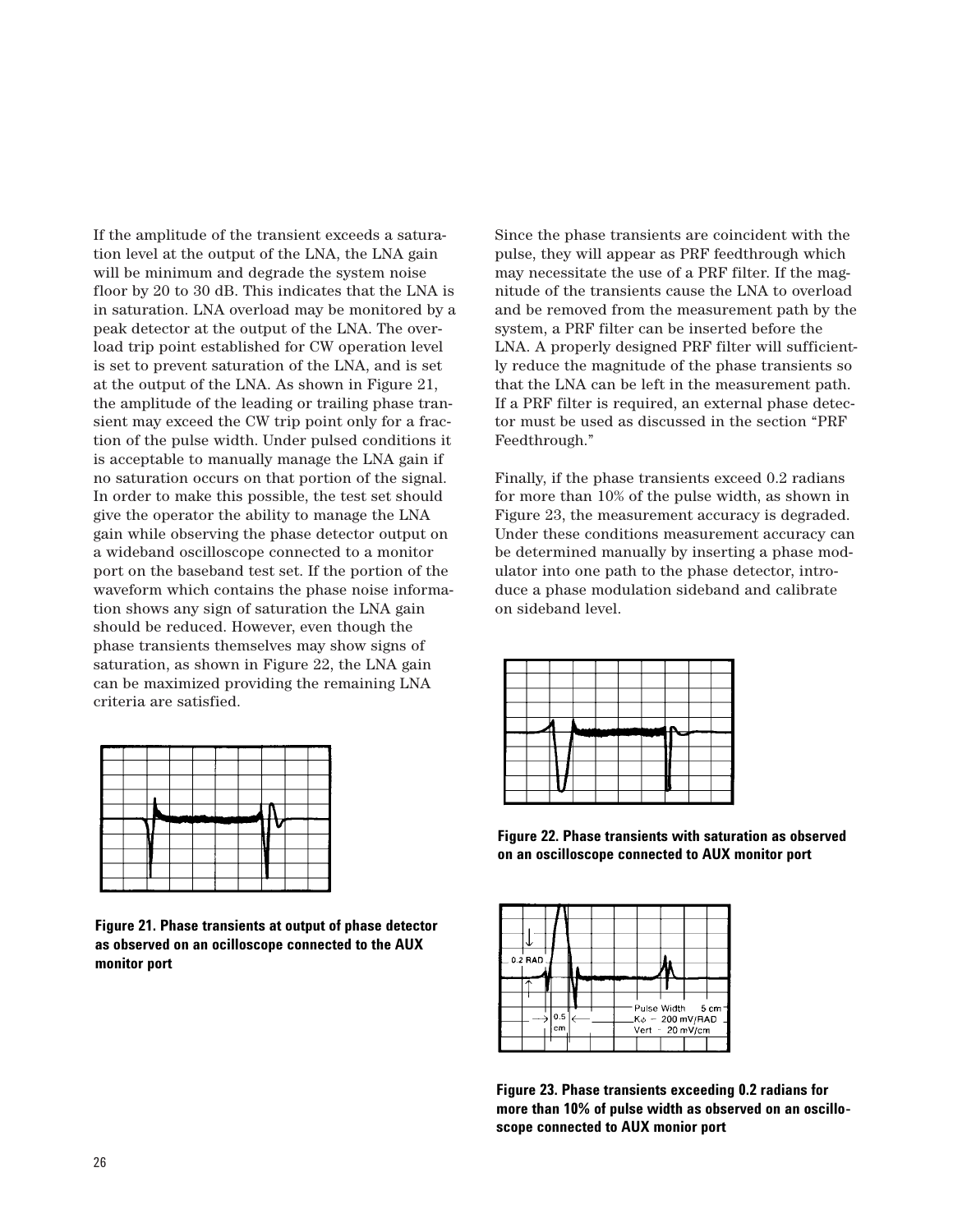### **PRF Feedthrough**

Under pulsed conditions an ideal phase detector at the quadrature point would only produce an output voltage when the pulse is on and there is a phase difference between the LO and RF inputs. In the ideal case if there was no phase difference between the input ports the output would always be 0 Vdc. No pulse envelope or PRF feedthrough would be seen. In the ideal case, the LPF following the phase detector would only have to filter off the sum product of the RF and LO ports. However, in the practical case, PRF feedthrough will exist. Throughout this chapter we have discussed two of the mechanisms which contribute to PRF feedthrough phase transients, and moving from the quadrature point to compensate for mixer dc offset. Additionally, since the port to port isolation of the mixer is not infinite, some carrier feedthrough will exist as a result of the mixing process itself.

It is the magnitude of the PRF feedthrough which is of concern in a pulsed carrier phase noise measurement. Too much PRF feedthrough can overload the LNA and/or the baseband spectrum analyzer resulting in measurement inaccuracy and system noise floor degradation. Under these conditions (excessive PRF feedthrough) an additional PRF filter can be added to the measurement path to reduce the magnitude of the feedthrough, as shown in Figure 24.

The PRF filter should be designed to have the response characteristics shown in Figure 25.



**Figure 24. Proper location of PRF filter in measurement path**



**Figure 25. PRF filter response characteristics**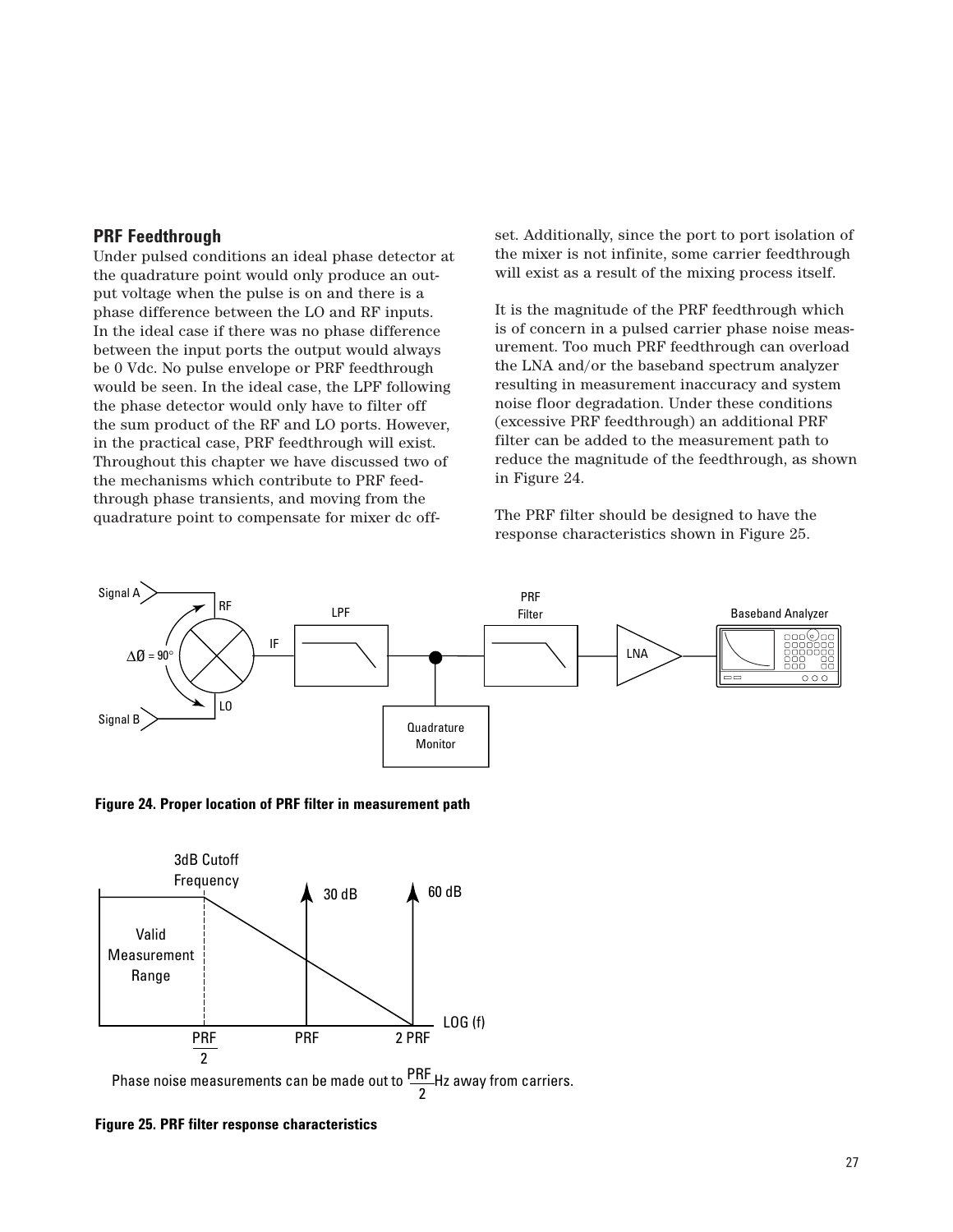The absolute magnitude of the PRF feedthrough for a given measurement configuration cannot be empirically determined before the measurement is attempted. Consequently, the need for a PRF filter typically manifests itself during the measurement process. However, experience has shown that for many configurations measurements can be made successfully without a PRF. When a PRF filter is required an external phase detector must also be used since there is no direct access to the output

of the internal phase detectors in the baseband test set. Figures 26 and 27 show the recommended hardware configurations for making pulsed phase noise measurements when a PRF filter is required.

When PRF feedthrough is excessive and a PRF filter is necessary, the Watkins Johnson WJM9H can be used as an RF phase detector from 5 MHz to 1.6 GHz, and the NORSAL DBM 1-26 can be used as a microwave phase detector from 1.2 GHz to 18 GHz.



**Figure 26. Recommended hardware configuration for pulsed residual measurements when a PRF filter is required**



**Figure 27. Recommended hardware configuration for pulsed absolute measurements when a PRF filter is required**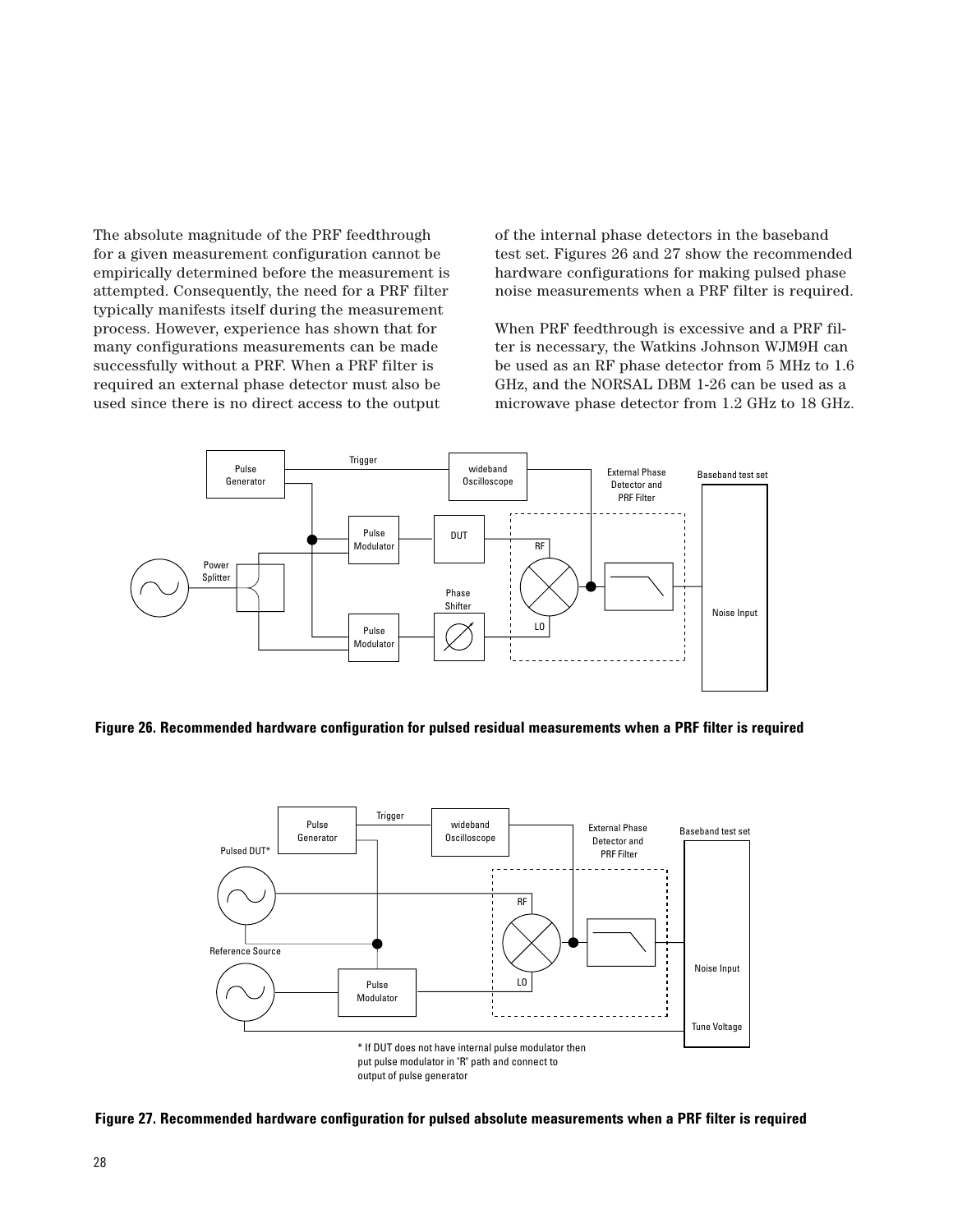# **Minimum Duty Cycle**

One of the limitations of a phase noise measurement system when used to make pulsed carrier phase noise measurements, is the minimum duty cycle which the system will measure. Limitations in the measurement are different for absolute and residual measurements.

For the absolute case which uses a PLL to maintain quadrature, the criteria is driven by maintaining an acceptable average signal level for proper PLL. At duty cycles less than 5%, the amplifiers in the PLL generally do not have enough gain to provide the necessary signal level to keep the loop locked. Some systems may be able to keep the PLL locked at a duty cycle less than 5% and those measurements would be valid as long as the PLL remains locked.

For the residual case a minimum duty cycle of 1% or greater is usually necessary for acceptable measurements. The noise floor is determined by the duty cycle. The overall noise floor is degraded by a factor of:

 $20 \log_{10}$  (duty cycle)

For example, a 1% duty cycle would degrade a system noise floor by 40 dB. It is possible to measure lower duty cycles when making residual measurements providing the system noise floor remains low enough to be useful.

## **Summary**

The phase detector method is the recommended measurement mode for making residual and absolute single sideband phase noise measurements on pulsed carriers. This chapter has focused on the effects a pulsed carrier has on the phase detector method of phase noise measurement.

Measurement Offset Range: The measurement offset range is determined by the bandwidth of the baseband test set (amplifiers and filters within the test set) and the bandwidth of the baseband analyzer used to measure the baseband signal. The measured data offset range is only useful up to PRF/2.

Minimum Duty Cycle Range: The minimum duty cycle for absolute measurements is typically greater than 5%, and dependent on the PLL remaining locked. For residual measurements the duty cycle determines how much the noise floor is degraded.

Noise Floor: For a phase noise measurement system, the noise floor of the measurement would be the phase detector noise scaled by the duty cycle.